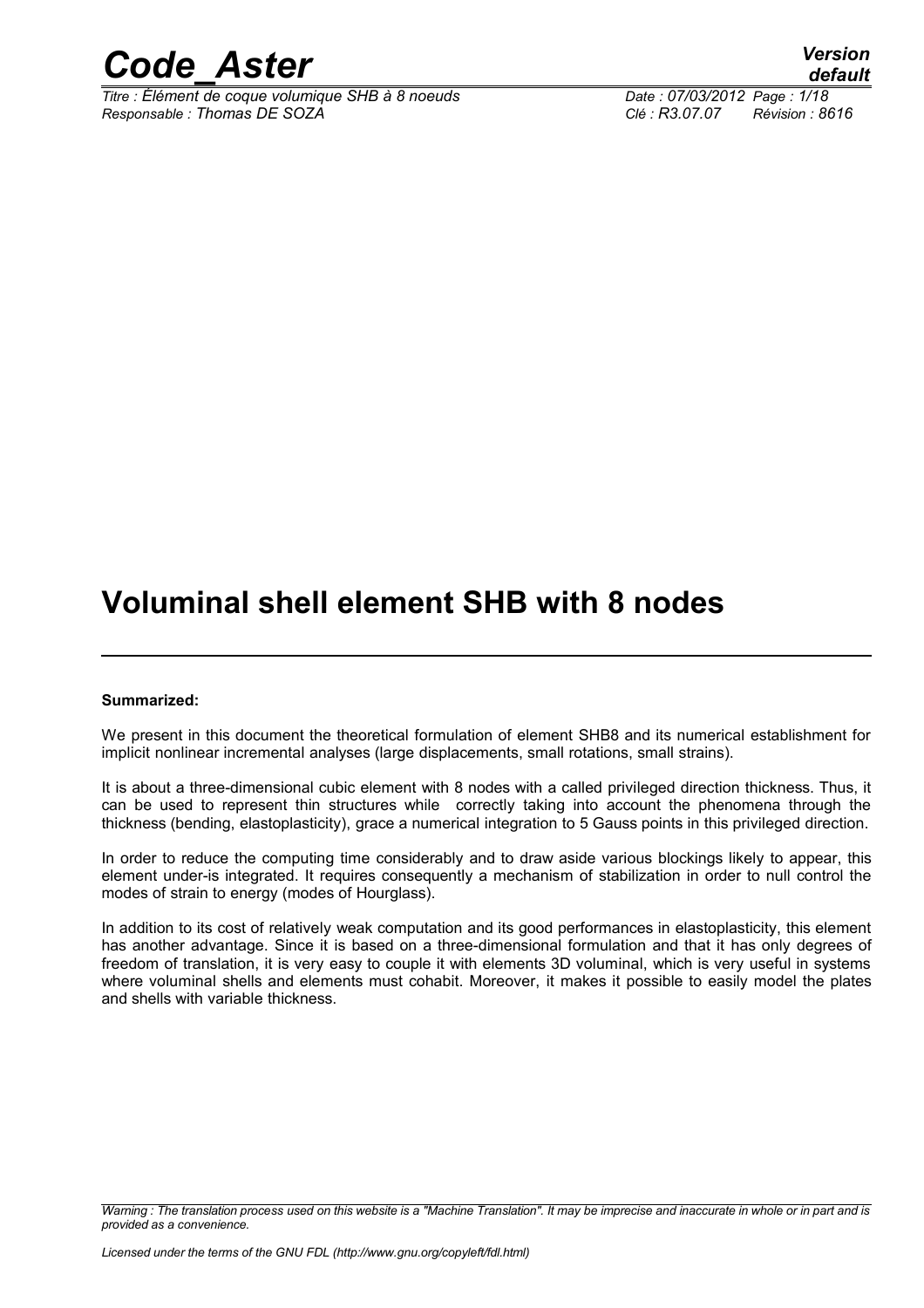# **Code Aster**

Titre : Élément de coque volumique SHB à 8 noeuds<br>Responsable : Thomas DE SOZA

#### Date: 07/03/2012 Page: 2/18 Clé : R3.07.07  $Révision : 8616$

# **Contents**

Warning : The translation process used on this website is a "Machine Translation". It may be imprecise and inaccurate in whole or in part and is provided as a convenience.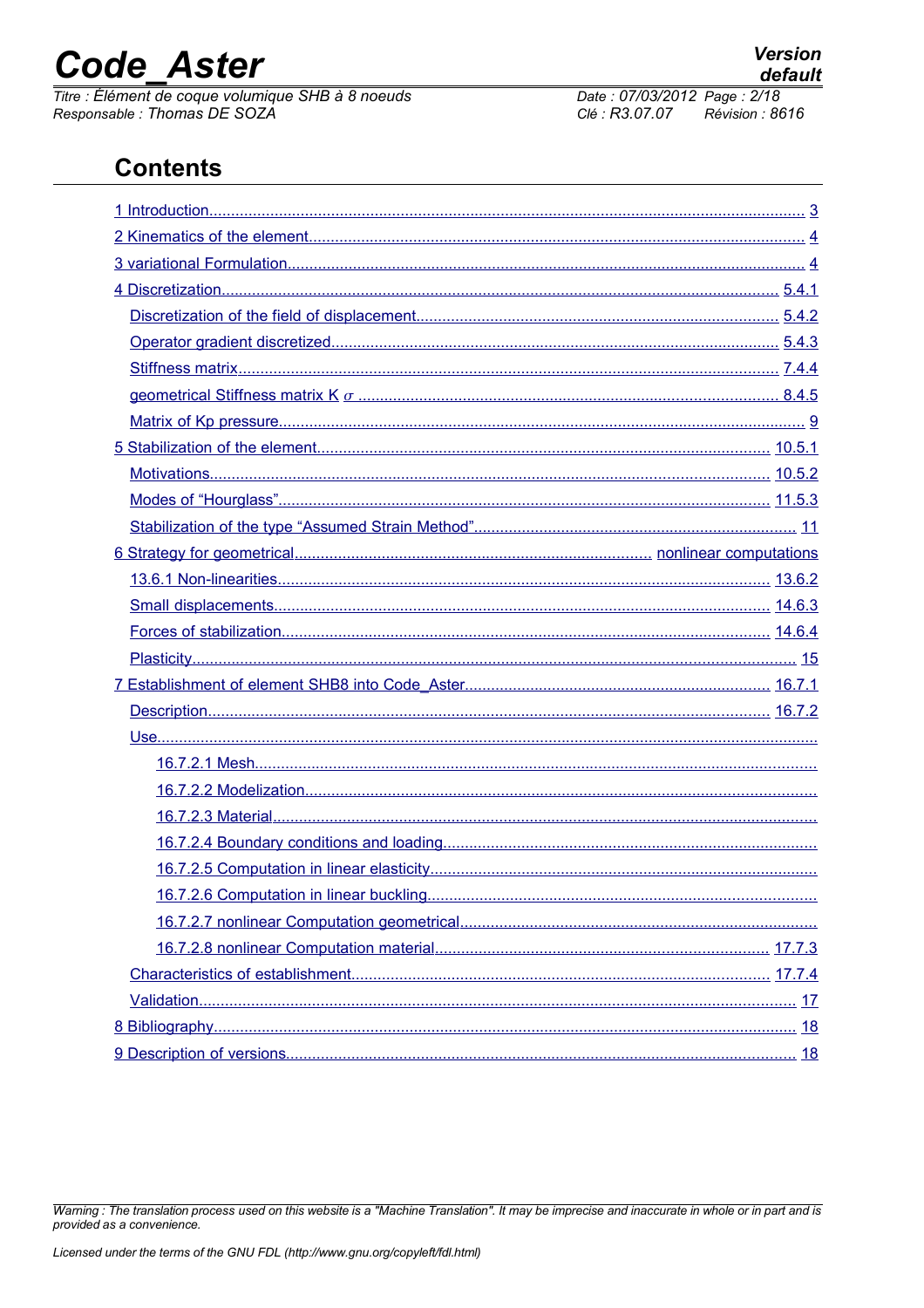*Titre : Élément de coque volumique SHB à 8 noeuds Date : 07/03/2012 Page : 3/18 Responsable : Thomas DE SOZA Clé : R3.07.07 Révision : 8616*

### **1 Introduction**

<span id="page-2-0"></span>Of many recent works proposed to use a voluminal formulation for thin structures. Two principal families of methods, which rest all on the introduction of a strain field applied ("assumed strain"), emerge. The methods of the first family consist in using a conventional numerical integration with an adequate control of all the modes of blocking and locking (volume, transverse shears, membrane). The methods of the second family consist under-integrating the elements to remove blockings and controlling the modes of *Hourglass* which rise from this under-integration (see [bib3] [bib4]). The two approaches were studied in details in the case of an elastic behavior. On the other hand, very few works treat elastoplastic case.

The element presented here rests on an under-integrated formulation especially developed for the elastoplastic behavior of structures in bending. The basic idea first of all consists in making sure that there is sufficiently of Gauss points in the thickness to represent the phenomenon of bending correctly, then calculating stiffness of stabilization in an adaptive way according to the plastic state of the element. That represents an unquestionable improvement compared to the classical formulations for the forces of stabilization, because these last rest on an elastic stabilization which becomes too rigid when the effects of plasticity dominate the response of structure.

Element SHB8 is a continuous three-dimensional cube with eight nodes, in which a privileged direction, called thickness, was selected. It can thus be used to model thin structures and to take into account the phenomena which develop in the thickness in the frame of the three-dimensional mechanics of the continuums. Being given that this element under-is integrated, it displays modes of *Hourglass* which must be stabilized. We chose the method of stabilization introduced by Belytschko, Bindeman and Flanagan [bib3] [bib4]. This element (entitled SHB8PS then) and this method of stabilization were initially implemented in an explicit formulation by Abed-Meraim and Combescure [bib2]. The numeric work implementation of this element in an implicit nonlinear frame was proposed by Legay and Combescure in [bib1].

This documentation describes the formulation of this element, its numeric work implementation for the prediction of elastic and elastoplastic structural instabilities, like its establishment in *the Code\_Aster*. For the nonlinear problems, an implicit incremental formulation of Newton-Raphson type is used [R5.03.01]. The balance equations are solved by the method of Lagrangian the update. The control of the increments of load and displacement is based on a continuation method close to the algorithm of Riks [bib5].

*Warning : The translation process used on this website is a "Machine Translation". It may be imprecise and inaccurate in whole or in part and is provided as a convenience.*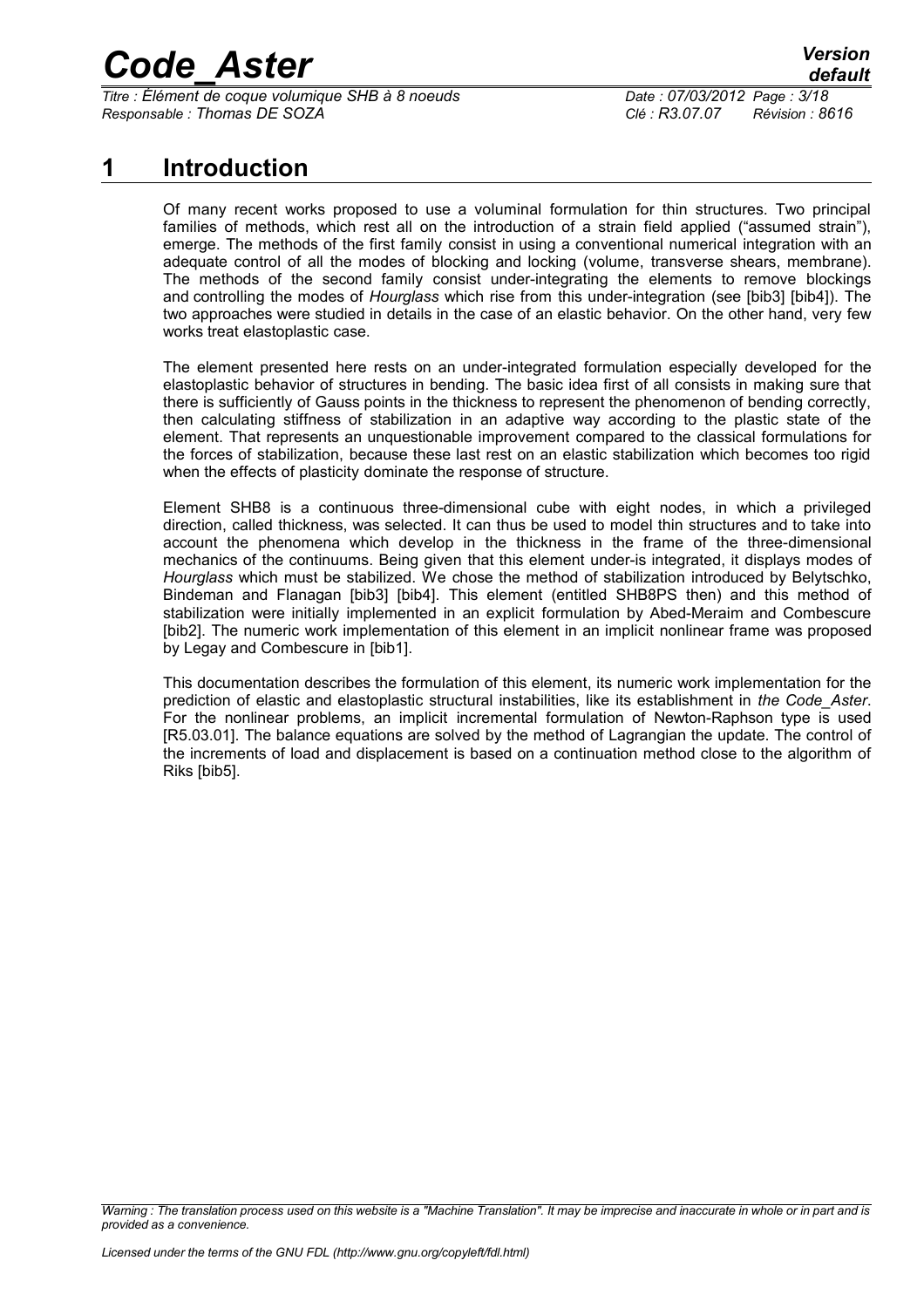*Titre : Élément de coque volumique SHB à 8 noeuds Date : 07/03/2012 Page : 4/18 Responsable : Thomas DE SOZA Clé : R3.07.07 Révision : 8616*

### **2 Kinematics of the element**

<span id="page-3-1"></span>element SHB8 is a hexahedron with 8 nodes. The five points of integration are selected along the direction  $\zeta$  in the reference of the local coordinates. The shape of the element of reference as well as the points of integration are represented on [Figure 2-a].



#### **Appear 2-a: Geometry of the element of reference and points of integration**

This element is isoparametric and has the same linear interpolation and the same kinematics as the hexaèdraux elements with 8 standard nodes.

## **3 Variational formulation**

<span id="page-3-0"></span>the formulation used for the construction of element SHB8 differs from a classical formulation simply by the choice of an applied strain  $\dot{\bar{\epsilon}}$ , therefore of an operator discretized gradient, making it possible to avoid the induced parasitic modes by under integration.

Thus, the variational principle is written:

$$
\delta \pi \big( v, \dot{\bar{\boldsymbol{\varepsilon}}} \big) = \int_{V} \delta \big( \dot{\bar{\boldsymbol{\varepsilon}}} \big) : \sigma \, dV - \delta \, \dot{u} \, f^{\text{ext}} = 0
$$

where  $\pi$  represents the total virtual power,  $\delta$  the variation,  $\nu$  the velocity field,  $\dot{u}$  the nodal velocities,  $\dot{\bar{\epsilon}}$  strain rate applied (assumed strain disastrous),  $\sigma$  the stress of Cauchy, V volume brought up to date and the *f ext* external forces.

The discretized equations thus require the only interpolation velocity *v* and strain rate applied  $\dot{\bar{\epsilon}}$  in the element. We now will build element SHB8 from this equation. The complete developments and the demonstrations concerning this element are exposed in details in [bib2].

*Warning : The translation process used on this website is a "Machine Translation". It may be imprecise and inaccurate in whole or in part and is provided as a convenience.*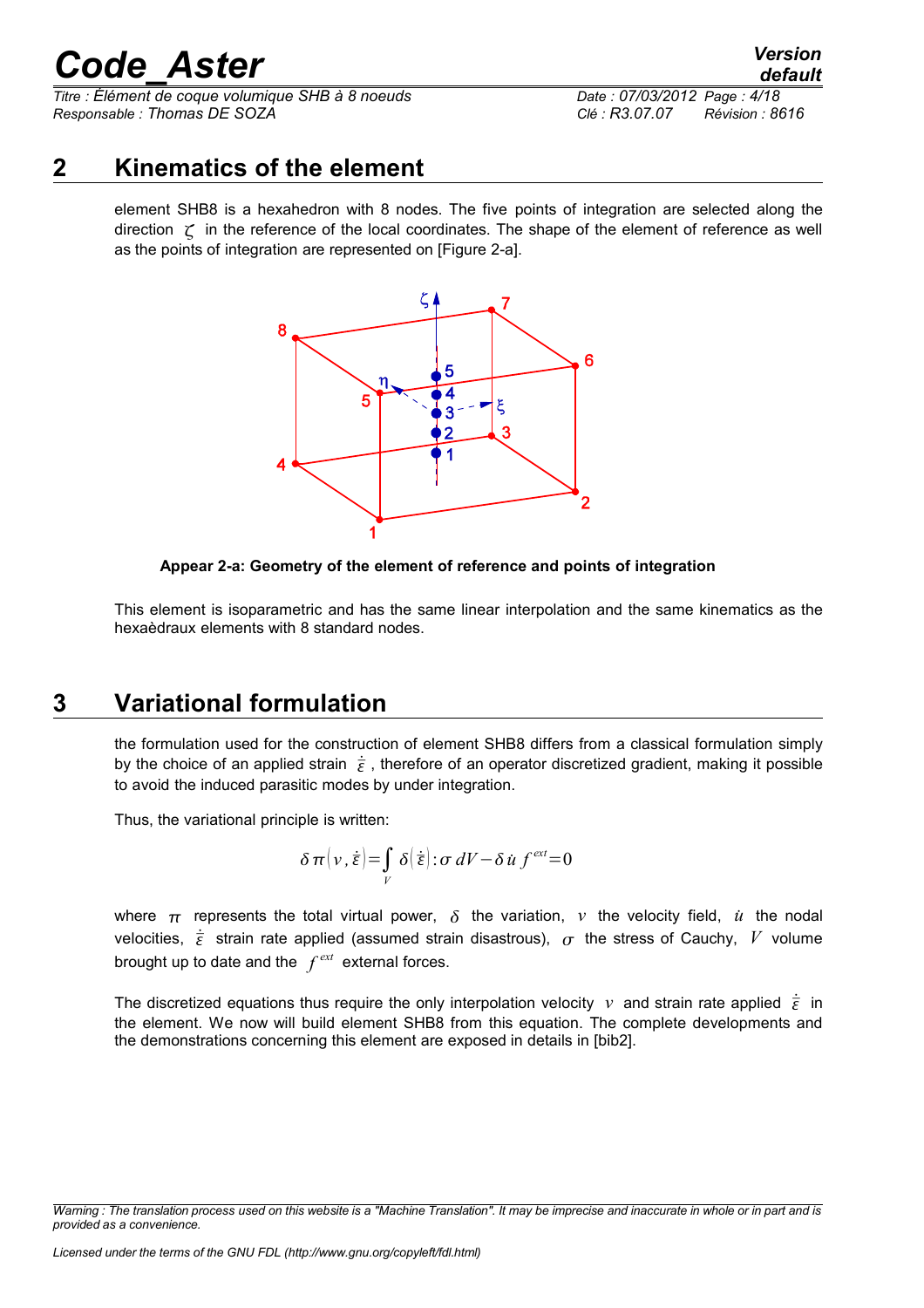*Titre : Élément de coque volumique SHB à 8 noeuds Date : 07/03/2012 Page : 5/18 Responsable : Thomas DE SOZA Clé : R3.07.07 Révision : 8616*

### <span id="page-4-2"></span>**4 Discretization**

### **4.1 Discretization of the field of displacement**

<span id="page-4-1"></span>the spatial coordinates  $x_i$  of the element are connected to the nodal coordinates  $x_{iI}$  by means of the isoparametric shape functions  $\overline{N}_i^{\phantom{\dag}}$  by the formulas:

$$
x_i = x_{iI} N_I(\xi, \eta, \zeta) = \sum_{I=1}^{8} N_I(\xi, \eta, \zeta) x_{iI}
$$

In the continuation, and except contrary mention, one will adopt summation convention for the repeated indices. The indices in small letters *i* vary from one to three and represent the directions of the spatial coordinates. Those in capital letters *I* vary from one to eight and correspond to the nodes of the element.

The same shape functions are used to define the field of displacement of the element  $u_i$  according to nodal displacements  $u_{ii}$ :

$$
u_i = u_{iI} N_i \, (\xi, \eta, \zeta)
$$

Trilinear isoparametric shape functions are chosen:

$$
\begin{cases} N_I(\xi, \eta, \zeta) = \frac{1}{8} \left( 1 + \xi_I \xi \right) \left( 1 + \eta_I \eta \right) \left( 1 + \zeta_I \zeta \right) \\ \xi, \eta, \zeta \in [-1, 1], \quad I = 1, ..., 8 \end{cases}
$$

These shape functions transform a unit cube in space  $(\xi, \eta, \zeta)$  into an unspecified hexahedron in  $space \, \left[ \, x_{\,1} \, , \, x_{\,2} \, , \, x_{3} \right] \, .$ 

### **4.2 Operator gradient discretized**

<span id="page-4-0"></span>the gradient  $u_{i, j}$  of the field of displacement is a function of the displacement  $\mathbf{U}_{iI}$  of the node  $|I|$  in the direction *i* :

$$
u_{i,j} = U_{iI} N_{I,j}
$$

The linear strain tensor is given by the symmetric part of the displacement gradient:

$$
\varepsilon_{ij} = \frac{1}{2} \left( u_{i,j} + u_{j,i} \right)
$$

Let us introduce the three vectors  $\mathbf{b}_i$  , derived from the shape functions to Gauss points  $\overline{P}_3$ :

$$
\mathbf{b}_i^T(P_3) = \frac{\partial N}{\partial x_i}\bigg|_{\xi=0, \eta=0, \zeta=0}
$$

*Warning : The translation process used on this website is a "Machine Translation". It may be imprecise and inaccurate in whole or in part and is provided as a convenience.*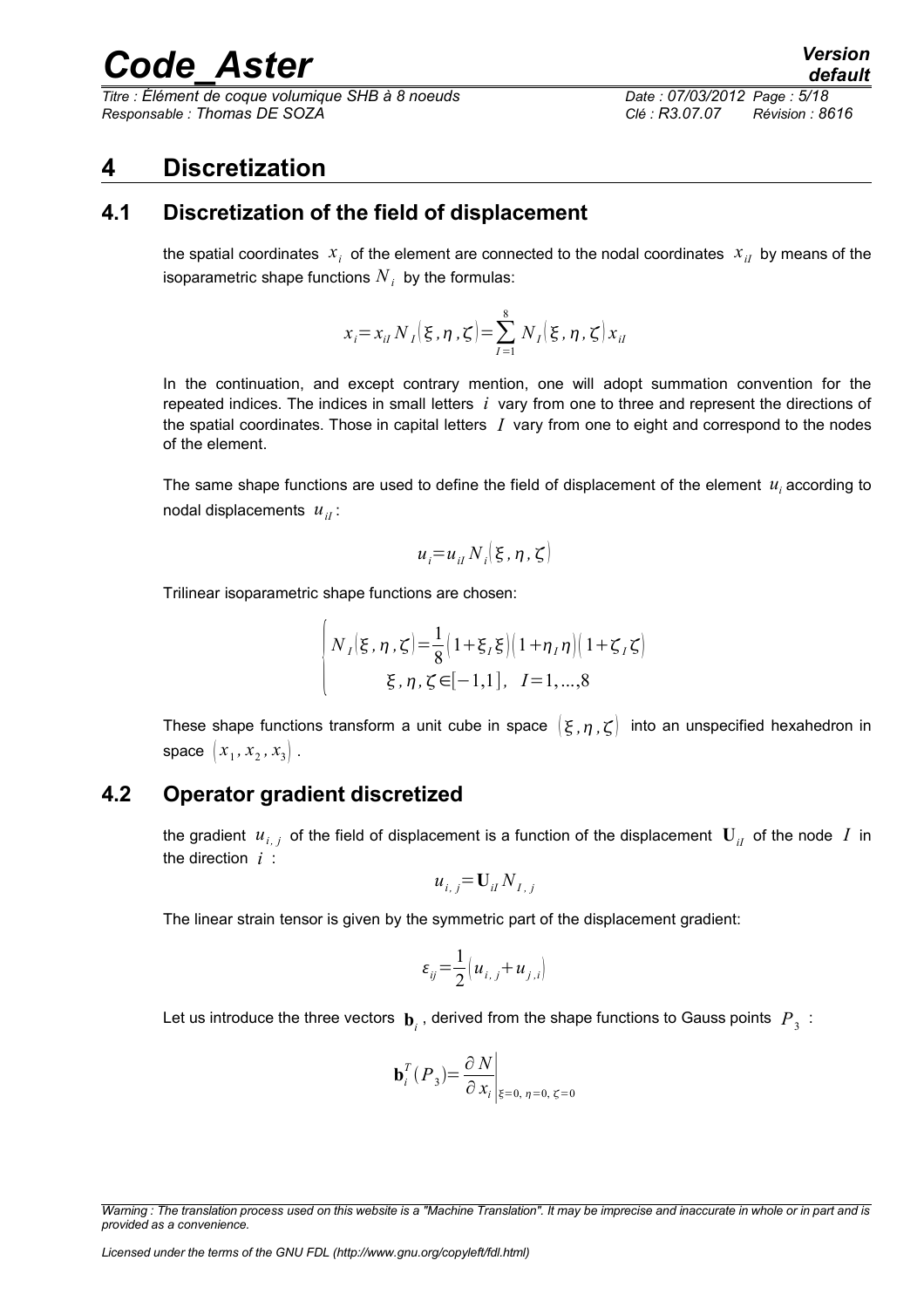*Titre : Élément de coque volumique SHB à 8 noeuds Date : 07/03/2012 Page : 6/18 Responsable : Thomas DE SOZA Clé : R3.07.07 Révision : 8616*

Also let us introduce the following vectors:

|  | $\mathbf{s}^T = (1 \ 1 \ 1 \ 1 \ 1 \ 1 \ 1 \ 1 \ 1)$                               |  |  |  |  |
|--|------------------------------------------------------------------------------------|--|--|--|--|
|  | $\mathbf{h}_1^T = (1 \ 1 \ -1 \ -1 \ -1 \ -1 \ 1 \ 1)$                             |  |  |  |  |
|  | $\mathbf{h}_2^T = (1 \ -1 \ -1 \ -1 \ -1 \ -1 \ -1 \ -1)$                          |  |  |  |  |
|  | $\mathbf{h}_3^T = (1 \ -1 \ 1 \ -1 \ 1 \ -1 \ 1 \ -1)$                             |  |  |  |  |
|  | $\mathbf{h}_4^T = (-1 \quad 1 \quad -1 \quad 1 \quad 1 \quad -1 \quad 1 \quad -1)$ |  |  |  |  |
|  | $X_1^T = (-1 \quad 1 \quad 1 \quad -1 \quad -1 \quad 1 \quad 1 \quad -1)$          |  |  |  |  |
|  | $X_2^T = (-1 \ -1 \ -1 \ -1 \ -1 \ -1 \ -1 \ -1)$                                  |  |  |  |  |
|  | $X_3^T = (-1 \t -1 \t -1 \t -1 \t 1 \t 1 \t 1 \t 1)$                               |  |  |  |  |

The three vectors  $\mathbf{X}_i^T$  represent the nodal coordinates of the eight nodes. The four vectors  $\mathbf{h}_\alpha^T$ respectively represent the functions  $h_1$   $h_2$  ,  $h_3$  and  $h_4$  for each of the eight nodes, which are defined by:

$$
h_1 = \eta \zeta
$$
  $h_2 = \zeta \zeta$   $h_3 = \zeta \eta$   $h_4 = \zeta \eta \zeta$ 

Let us introduce finally the four following vectors:

$$
\gamma_{\alpha} = \frac{1}{8} \left[ \mathbf{h}_{\alpha} - \sum_{j=1}^{3} (\mathbf{h}_{\alpha}^{T} \mathbf{X}_{j}) \mathbf{b}_{j} \right]
$$

The gradient of the field of displacement can be now written in the form (without any approximation [bib3]):

$$
\boldsymbol{u}_{i,j} = \left(\mathbf{b}_{j}^{T} + \sum_{\alpha=1}^{4} \mathbf{h}_{\alpha, j} \boldsymbol{\gamma}_{\alpha}^{T}\right) \cdot \mathbf{U}_{i} = \left(\mathbf{b}_{j}^{T} + \mathbf{h}_{\alpha, j} \boldsymbol{\gamma}_{\alpha}^{T}\right) \cdot \mathbf{U}_{i}
$$

Or, in the form of vector:

$$
\nabla_{S} \mathbf{u} = \begin{bmatrix} u_{x,x} \\ u_{y,y} \\ u_{z,z} \\ u_{x,y} + u_{y,x} \\ u_{x,z} + u_{z,x} \\ u_{y,z} + u_{z,y} \end{bmatrix}
$$

with  $\mathbf{U}_i$  nodal displacement in the direction  $i$ . The symmetric operator gradient (noted  $\mathbf{\nabla}_{s}$ ) discretized connecting the strain tensor to the vector of nodal displacements

$$
\nabla_{s} \mathbf{u} = \mathbf{B} \cdot \mathbf{u}
$$

*Warning : The translation process used on this website is a "Machine Translation". It may be imprecise and inaccurate in whole or in part and is provided as a convenience.*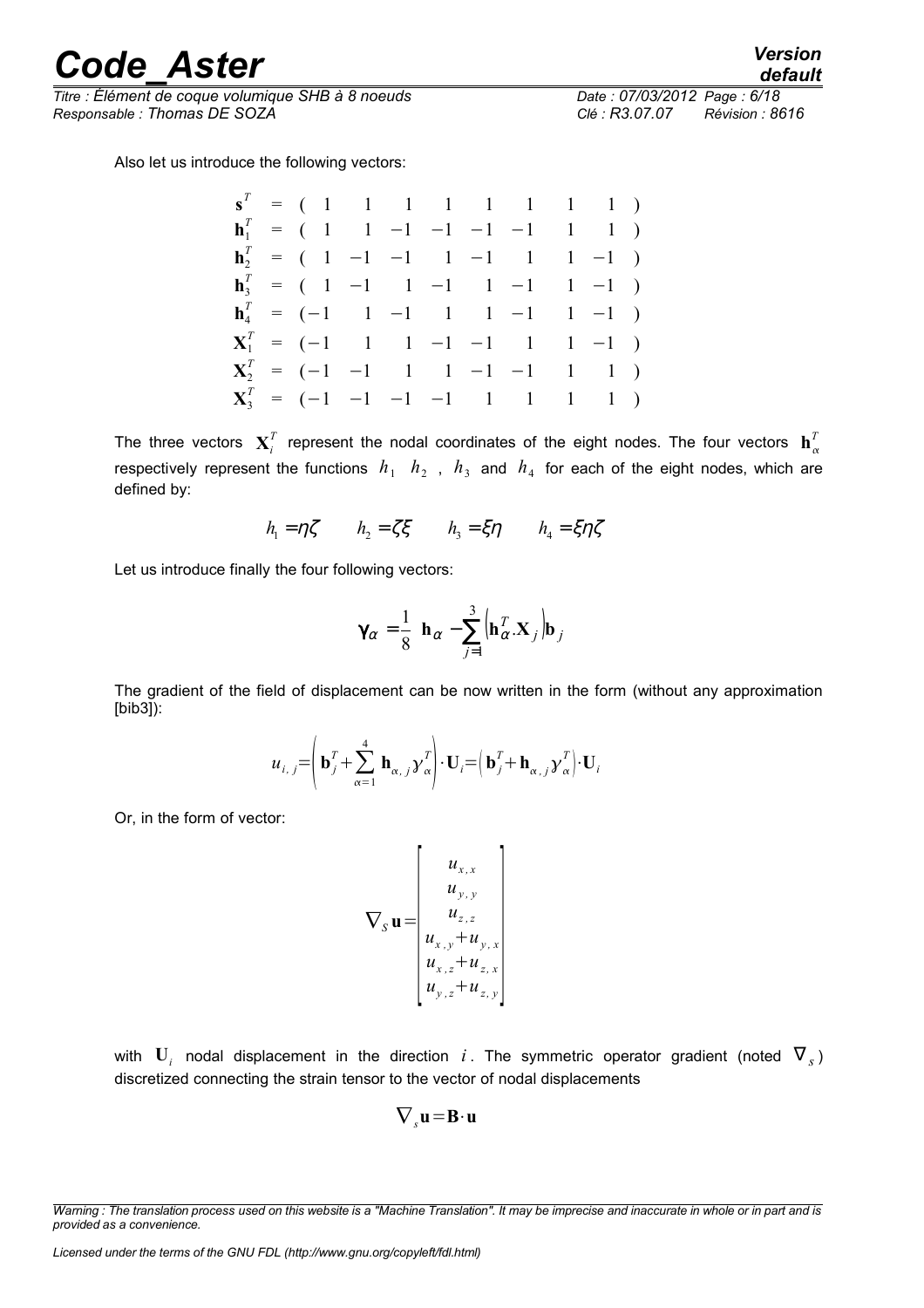*Titre : Élément de coque volumique SHB à 8 noeuds Date : 07/03/2012 Page : 7/18 Responsable : Thomas DE SOZA Clé : R3.07.07 Révision : 8616*

takes the matric shape then:

$$
\mathbf{B} = \begin{bmatrix} \mathbf{b}_x^T + h_{\alpha,x} \mathbf{y}_{\alpha}^T & 0 & 0 \\ 0 & \mathbf{b}_y^T + h_{\alpha,y} \mathbf{y}_{\alpha}^T & 0 \\ 0 & 0 & \mathbf{b}_z^T + h_{\alpha,z} \mathbf{y}_{\alpha}^T \\ \mathbf{b}_y^T + h_{\alpha,y} \mathbf{y}_{\alpha}^T & \mathbf{b}_x^T + h_{\alpha,x} \mathbf{y}_{\alpha}^T & 0 \\ \mathbf{b}_z^T + h_{\alpha,z} \mathbf{y}_{\alpha}^T & 0 & \mathbf{b}_x^T + h_{\alpha,x} \mathbf{y}_{\alpha}^T \\ 0 & \mathbf{b}_z^T + h_{\alpha,z} \mathbf{y}_{\alpha}^T & \mathbf{b}_y^T + h_{\alpha,y} \mathbf{y}_{\alpha}^T \end{bmatrix}
$$

The detailed formulation was presented by Belytschko in [bib3].

### **4.3 Stiffness matrix**

<span id="page-6-0"></span>the stiffness matrix of the element is given by:

$$
\mathbf{K}_{e} = \int_{\Omega_{e}} \mathbf{B}^{T} \cdot \mathbf{C} \cdot \mathbf{B} \ d \ \Omega
$$

The five points of integration considered are on the same vertical line. Their coordinates are  $(\xi, \eta, \zeta)$ and their weights of integration are the roots of the polynomial of Gauss-Legendre:

|      |   | $\eta$ |                  | $\omega$                |
|------|---|--------|------------------|-------------------------|
| P(1) | 0 | 0      | $\zeta_1 = 0.91$ | $\omega_{\rm l} = 0.24$ |
| P(2) | 0 | 0      | $\zeta_2 = 0.54$ | $\omega_2 = 0.48$       |
| P(3) | 0 | 0      | 0                | 0.57                    |
| P(4) | 0 | 0      | $-\zeta$ ,       | $\omega$ ,              |
| P(5) | 0 | U      | $-\zeta$         | $\omega_{1}$            |

Thus, the statement of the stiffness  $\mathbf{K}_{e}^{\vphantom{\dag}}$  are:

$$
\mathbf{K}_{e} = \sum_{j=1}^{5} \omega(\boldsymbol{\zeta}_{j}) J(\boldsymbol{\zeta}_{j}) \mathbf{B}^{T}(\boldsymbol{\zeta}_{j}) \cdot \mathbf{C} \cdot \mathbf{B}(\boldsymbol{\zeta}_{j})
$$

where  $\,J(\zeta_j)$  is the Jacobian, calculated at the Gauss point  $\,j$  , of the transformation between the unit configuration of reference and an arbitrary hexahedron. The matrix of elastic behavior **C** selected has the following form:

$$
\mathbf{C} = \begin{bmatrix} \overline{\lambda} + 2\mu & \overline{\lambda} & 0 & 0 & 0 & 0 \\ \overline{\lambda} & \overline{\lambda} + 2\mu & 0 & 0 & 0 & 0 \\ 0 & 0 & E & 0 & 0 & 0 \\ 0 & 0 & 0 & \mu & 0 & 0 \\ 0 & 0 & 0 & 0 & \mu & 0 \\ 0 & 0 & 0 & 0 & 0 & \mu \end{bmatrix}
$$

where *E* is the Young modulus, *V* the Poisson's ratio,  $\mu = \frac{1}{2(1+\nu)}$ =  $2(1)$ *E* the shear modulus and

 $1 - v^2$  $\overline{\lambda} = \frac{EV}{\sqrt{2}}$ −  $=\frac{E}{\sqrt{2}}$ the coefficient of modified Lamé. This model is specific with element SHB8. It resembles

that which one would have in the case of the assumption of the plane stresses, put except for the term (3,3). One can note that this choice involves an artificial anisotropic behavior.

This choice makes it possible to satisfy all the tests without introducing blocking.

*Warning : The translation process used on this website is a "Machine Translation". It may be imprecise and inaccurate in whole or in part and is provided as a convenience.*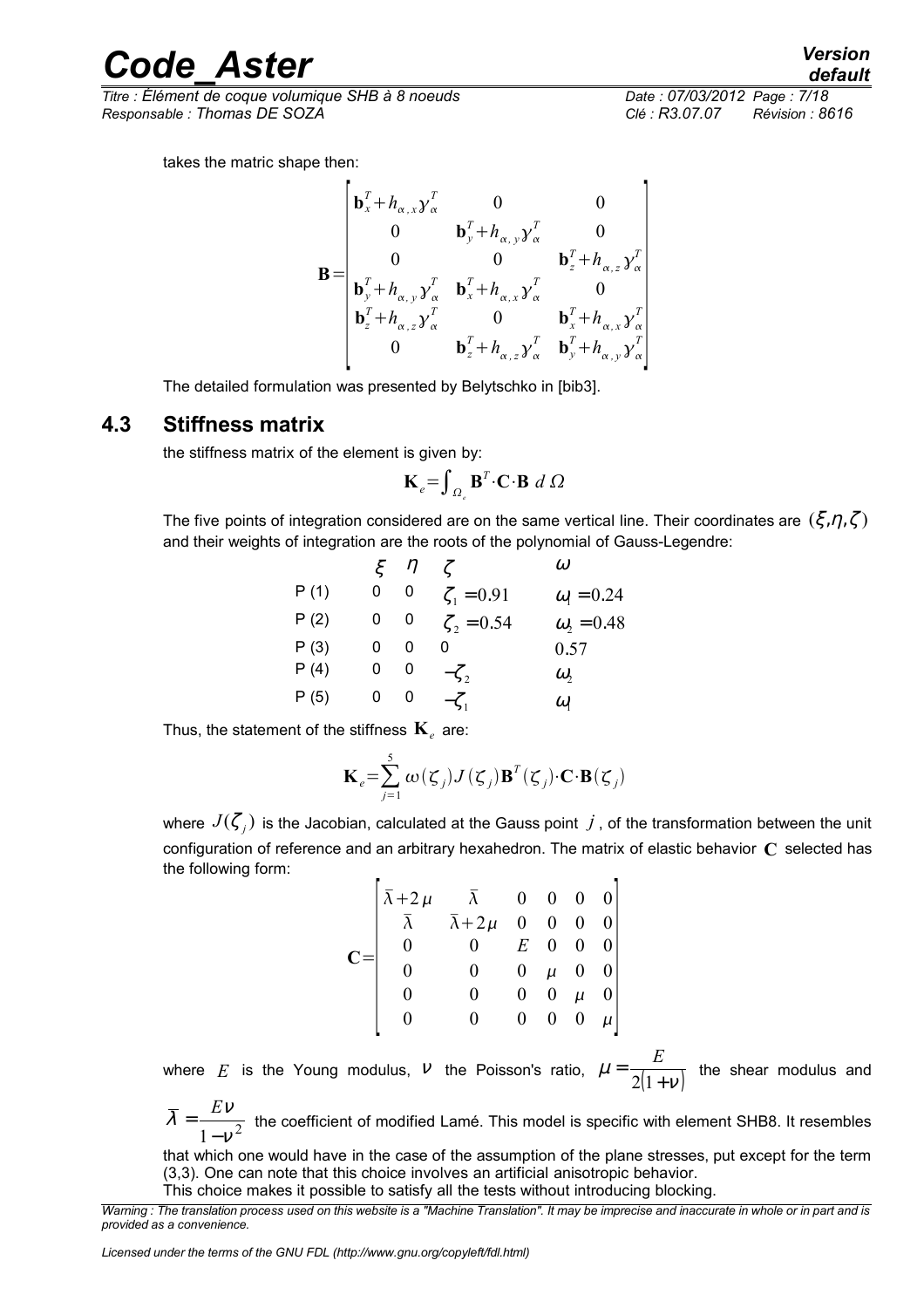*Titre : Élément de coque volumique SHB à 8 noeuds Date : 07/03/2012 Page : 8/18 Responsable : Thomas DE SOZA Clé : R3.07.07 Révision : 8616*

### **4.4 Geometrical stiffness matrix K**

<span id="page-7-0"></span>By introducing the quadratic strain  $e^{\mathcal{Q}}$  :

$$
\mathbf{e}^{\mathcal{Q}} = \frac{1}{2} \left( \sum_{k=1}^{3} u_{k,i} u_{k,j} \right)
$$

one can define this geometrical stiffness matrix by:

$$
\mathbf{u}^T \cdot \mathbf{K}_{\sigma} \cdot \mathbf{u} = \int_{\Omega_0} \sigma : \mathbf{e}^{\mathcal{Q}}(\mathbf{u}, \mathbf{u}) d\Omega = \int_{\Omega_0} \sigma : (\nabla \mathbf{u}^T \cdot \nabla \mathbf{u}) d\Omega
$$

In order to express this matrix in discretized space, let us introduce the operators quadratic gradient discretized  $\mathbf{R}^{\mathbf{Q}}$  such as:

$$
\mathbf{e}^{Q}(\mathbf{u}(\zeta_{j}),\mathbf{u}(\zeta_{j})) = \begin{bmatrix}\n\mathbf{e}_{\mathbf{x}}^{Q} & \mathbf{e}_{\mathbf{y}\mathbf{y}}^{Q} & \mathbf{e}_{\mathbf{z}\mathbf{z}}^{Q} \\
\mathbf{e}_{\mathbf{y}\mathbf{y}}^{Q} & \mathbf{e}_{\mathbf{z}\mathbf{z}}^{Q} & \mathbf{e}_{\mathbf{x}\mathbf{y}}^{Q} + \mathbf{e}_{\mathbf{y}\mathbf{x}}^{Q} \\
\mathbf{e}_{\mathbf{y}\mathbf{y}}^{Q} & \mathbf{e}_{\mathbf{z}\mathbf{z}}^{Q} + \mathbf{e}_{\mathbf{y}\mathbf{x}}^{Q} \\
\mathbf{e}_{\mathbf{z}\mathbf{z}}^{Q} & \mathbf{e}_{\mathbf{x}\mathbf{y}}^{Q} + \mathbf{e}_{\mathbf{y}\mathbf{x}}^{Q} \\
\mathbf{e}_{\mathbf{x}\mathbf{y}}^{Q} + \mathbf{e}_{\mathbf{y}\mathbf{x}}^{Q} & \mathbf{e}_{\mathbf{x}\mathbf{y}}^{Q} + \mathbf{e}_{\mathbf{z}\mathbf{x}}^{Q} \\
\mathbf{e}_{\mathbf{x}\mathbf{y}}^{Q} + \mathbf{e}_{\mathbf{y}\mathbf{x}}^{Q} & \mathbf{e}_{\mathbf{x}\mathbf{y}}^{Q} + \mathbf{e}_{\mathbf{y}\mathbf{x}}^{Q} \\
\mathbf{e}_{\mathbf{x}\mathbf{y}}^{Q} + \mathbf{e}_{\mathbf{y}\mathbf{x}}^{Q} & \mathbf{e}_{\mathbf{x}\mathbf{y}}^{Q} + \mathbf{e}_{\mathbf{z}\mathbf{x}}^{Q} \\
\mathbf{e}_{\mathbf{x}\mathbf{y}}^{Q} + \mathbf{e}_{\mathbf{y}\mathbf{x}}^{Q} & \mathbf{e}_{\mathbf{y}\mathbf{z}}^{Q} + \mathbf{e}_{\mathbf{z}\mathbf{x}}^{Q} \\
\mathbf{e}_{\mathbf{x}\mathbf{y}}^{Q} + \mathbf{e}_{\mathbf{y}\mathbf{x}}^{Q} & \mathbf{e}_{\mathbf{y}\mathbf{z}}^{Q} + \mathbf{e}_{\mathbf{z}\mathbf{y}}^{Q} \\
\mathbf{e}_{\mathbf{x}\mathbf{z}}^{Q} + \mathbf{e}_{\mathbf{z}\mathbf{x}}^{Q} & \mathbf{e}_{\mathbf{y}\mathbf
$$

The various terms  $\mathbf{B}_{ij}^{\mathbf{Q}}$  are given by the following equations:

$$
\mathbf{B}_{\mathbf{x}}^{\mathbf{Q}}(\zeta_j) = \begin{bmatrix} \mathbf{B}_{\mathbf{x}} \cdot \mathbf{B}_{\mathbf{x}}^{\mathbf{T}} & 0 & 0 \\ 0 & \mathbf{B}_{\mathbf{x}} \cdot \mathbf{B}_{\mathbf{x}}^{\mathbf{T}} & 0 \\ 0 & 0 & \mathbf{B}_{\mathbf{x}} \cdot \mathbf{B}_{\mathbf{x}}^{\mathbf{T}} \end{bmatrix}
$$

$$
\mathbf{B}_{\mathbf{y}}^{\mathbf{Q}}(\zeta_j) = \begin{bmatrix} \mathbf{B}_{\mathbf{y}} \cdot \mathbf{B}_{\mathbf{y}}^{\mathbf{T}} & 0 & 0 \\ 0 & \mathbf{B}_{\mathbf{y}} \cdot \mathbf{B}_{\mathbf{y}}^{\mathbf{T}} & 0 \\ 0 & 0 & \mathbf{B}_{\mathbf{y}} \cdot \mathbf{B}_{\mathbf{y}}^{\mathbf{T}} \end{bmatrix}
$$

$$
\mathbf{B}_{\mathbf{z}\mathbf{z}}^{\mathbf{Q}}(\zeta_j) = \begin{bmatrix} \mathbf{B}_{\mathbf{z}} \cdot \mathbf{B}_{\mathbf{z}}^{\mathbf{T}} & 0 & 0 \\ 0 & \mathbf{B}_{\mathbf{z}} \cdot \mathbf{B}_{\mathbf{z}}^{\mathbf{T}} & 0 \\ 0 & 0 & \mathbf{B}_{\mathbf{z}} \cdot \mathbf{B}_{\mathbf{z}}^{\mathbf{T}} \end{bmatrix}
$$

$$
\mathbf{B}_{\mathbf{y}}^{\mathbf{Q}}(\zeta_j) = \begin{bmatrix} \mathbf{B}_{\mathbf{x}} \cdot \mathbf{B}_{\mathbf{y}}^{\mathbf{T}} + \mathbf{B}_{\mathbf{y}} \cdot \mathbf{B}_{\mathbf{x}}^{\mathbf{T}} & 0 & 0 \\ 0 & \mathbf{B}_{\mathbf{z}} \cdot \mathbf{B}_{\mathbf{z}}^{\mathbf{T}} & 0 & 0 \\ 0 & 0 & \mathbf{B}_{\mathbf{x}} \cdot \mathbf{B}_{\mathbf{x}}^{\mathbf{T}} \end{bmatrix}
$$

*Warning : The translation process used on this website is a "Machine Translation". It may be imprecise and inaccurate in whole or in part and is provided as a convenience.*

*Licensed under the terms of the GNU FDL (http://www.gnu.org/copyleft/fdl.html)*

*default*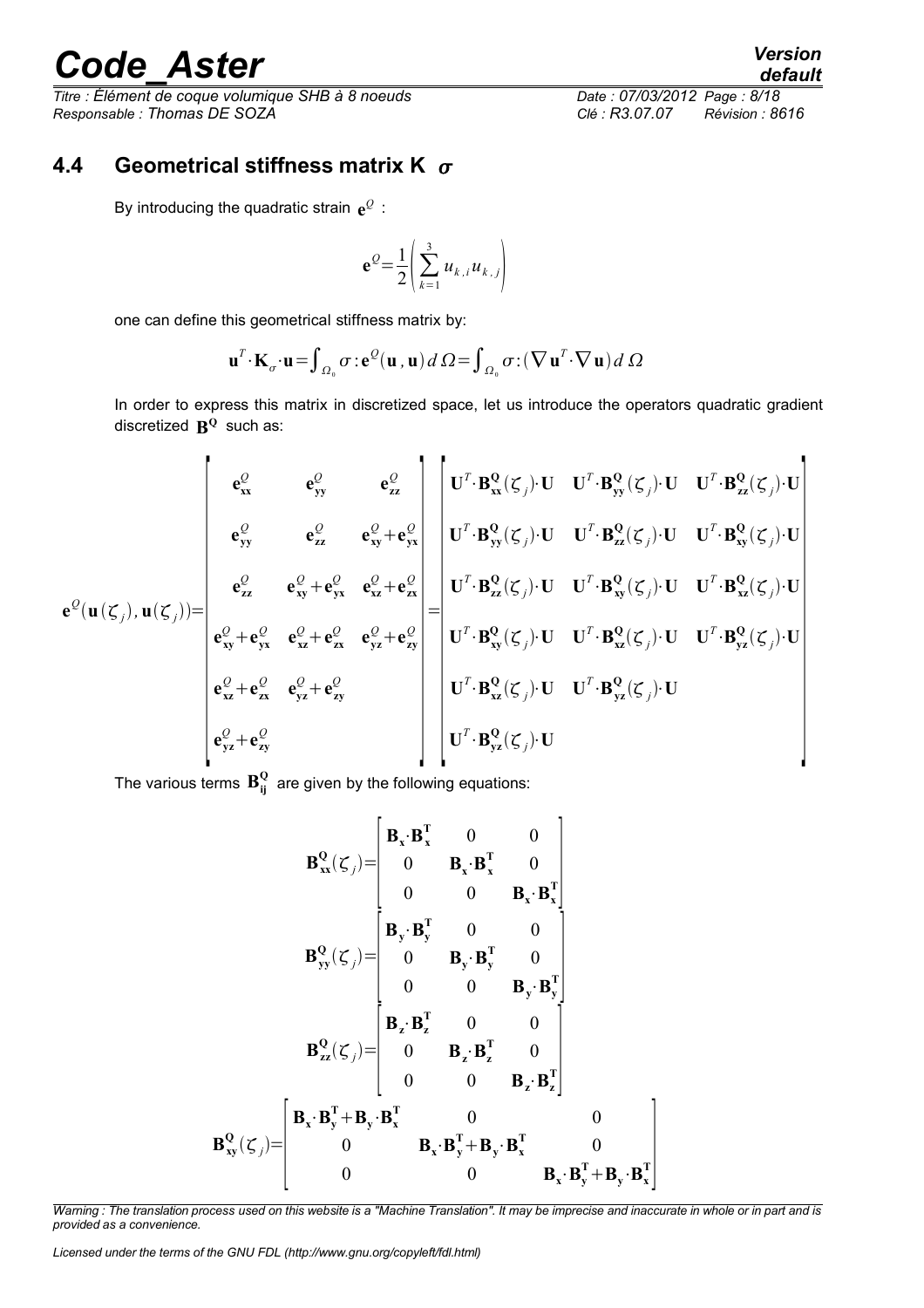*Titre : Élément de coque volumique SHB à 8 noeuds Date : 07/03/2012 Page : 9/18 Responsable : Thomas DE SOZA Clé : R3.07.07 Révision : 8616*

$$
\mathbf{B}_{xz}^{\mathbf{Q}}(\zeta_j) = \begin{bmatrix} \mathbf{B}_x \cdot \mathbf{B}_z^{\mathbf{T}} + \mathbf{B}_z \cdot \mathbf{B}_x^{\mathbf{T}} & 0 & 0 \\ 0 & \mathbf{B}_x \cdot \mathbf{B}_z^{\mathbf{T}} + \mathbf{B}_z \cdot \mathbf{B}_x^{\mathbf{T}} & 0 \\ 0 & 0 & \mathbf{B}_x \cdot \mathbf{B}_z^{\mathbf{T}} + \mathbf{B}_z \cdot \mathbf{B}_x^{\mathbf{T}} \\ \mathbf{B}_y \cdot \mathbf{B}_z^{\mathbf{T}} + \mathbf{B}_z \cdot \mathbf{B}_y^{\mathbf{T}} & 0 & 0 \\ 0 & \mathbf{B}_y \cdot \mathbf{B}_z^{\mathbf{T}} + \mathbf{B}_z \cdot \mathbf{B}_y^{\mathbf{T}} & 0 \\ 0 & 0 & \mathbf{B}_y \cdot \mathbf{B}_z^{\mathbf{T}} + \mathbf{B}_z \cdot \mathbf{B}_y^{\mathbf{T}} \end{bmatrix}
$$

where  $\mathbf{B}_i = \mathbf{b}_i^T + h_{\alpha,i} \gamma_{\alpha}^T$  avec  $i = x, y, z$ 

With these notations, the geometrical stiffness matrix  $\mathbf{k}_{\sigma}$  at the Gauss point  $\zeta_j$  east given by:

$$
\mathbf{k}_{\sigma}(\zeta_{j}) = \sigma_{xx}(\zeta_{j}).\mathbf{B}_{xx}^{\mathbf{Q}}(\zeta_{j}) + \sigma_{yy}(\zeta_{j}).\mathbf{B}_{yy}^{\mathbf{Q}}(\zeta_{j}) + \sigma_{zz}(\zeta_{j}).\mathbf{B}_{zz}^{\mathbf{Q}}(\zeta_{j})
$$

$$
+ \sigma_{xy}(\zeta_{j}).\mathbf{B}_{xy}^{\mathbf{Q}}(\zeta_{j}) + \sigma_{xz}(\zeta_{j}).\mathbf{B}_{xz}^{\mathbf{Q}}(\zeta_{j}) + \sigma_{yz}(\zeta_{j}).\mathbf{B}_{yz}^{\mathbf{Q}}(\zeta_{j})
$$

and the geometrical stiffness matrix of the element is given by:

$$
\mathbf{K}_{\sigma} = \sum_{j=1}^{5} \omega(\zeta_j) J(\zeta_j) \mathbf{k}_{\sigma}(\zeta_j)
$$

### **4.5 Stamp pressure Kp**

<span id="page-8-0"></span>the following compressive forces are present in the tangent matrix via the matrix  $\mathbf{K}_{\text{P}}$  , because the following external forces depend on displacement. The following compressive forces are written:

$$
\int_{\partial\Omega} p \mathbf{n} \cdot \mathbf{u} dS = \int_{\partial\Omega} p \det[F(\mathbf{u})] \mathbf{n}_0^T \cdot F(\mathbf{u})^{-1T} dS_0 = p \mathbf{F}_0 - p \mathbf{K}_p \cdot \mathbf{U}
$$

$$
F(\mathbf{u}) = 1 + \nabla \mathbf{u}
$$

by means of notations:

- $\cdot$  **n**<sub>0</sub><sup>*T*</sup> =  $(n_x, n_y, n_z)$ , norm on the surface external of the element in the reference configuration
- $\cdot$   $\tilde{b}_i$ , vector of dimension 4, drift of the shape functions to the 4 nodes of the face of the element charged in pressure
- $\bullet$   $S_{0}$  area with the face charged in pressure

*Warning : The translation process used on this website is a "Machine Translation". It may be imprecise and inaccurate in whole or in part and is provided as a convenience.*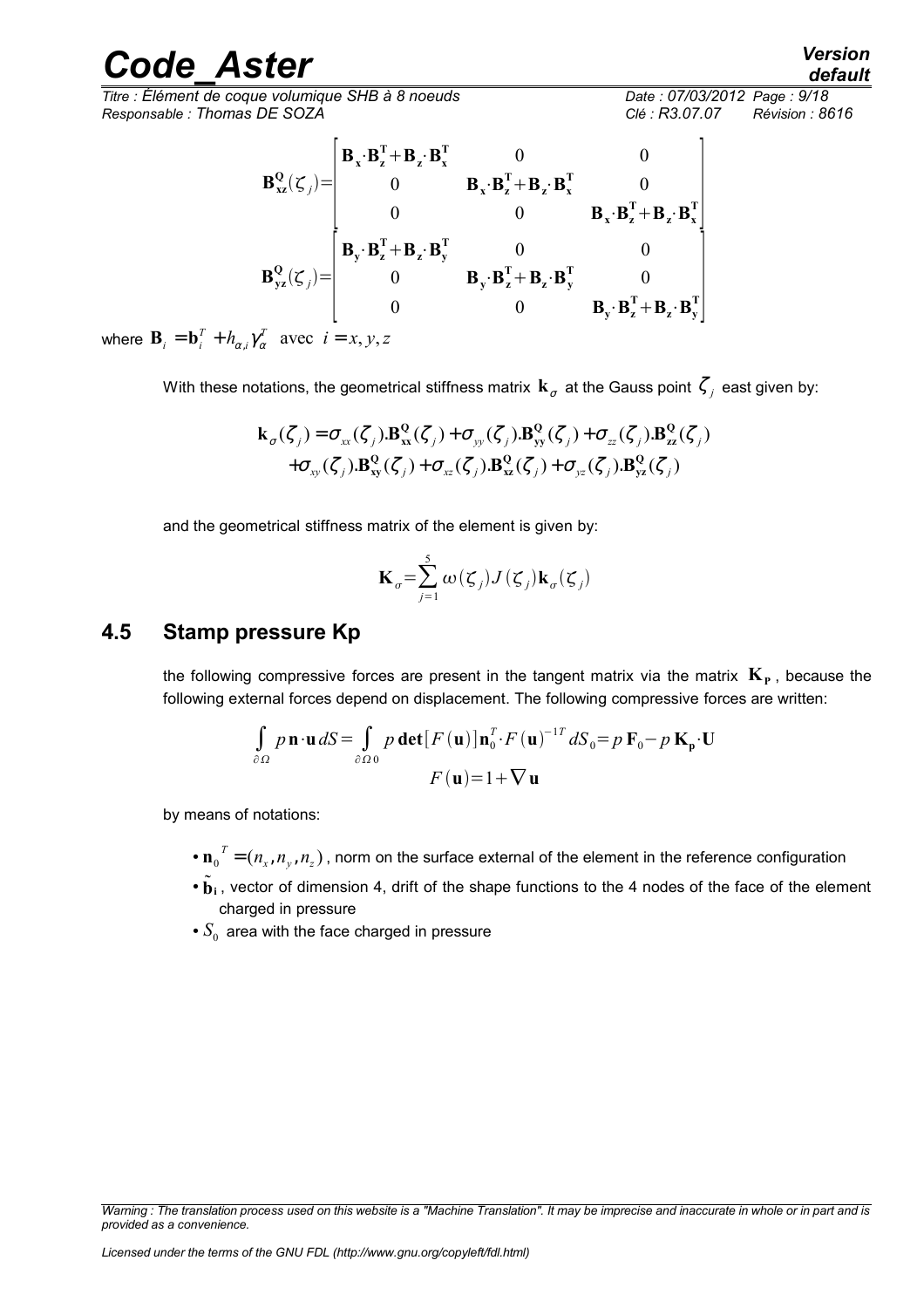*Titre : Élément de coque volumique SHB à 8 noeuds Date : 07/03/2012 Page : 10/18 Responsable : Thomas DE SOZA Clé : R3.07.07 Révision : 8616*

п

Ţ

*default*

the preceding formulation leads to a nonsymmetrical matrix. It is known that one can nevertheless use a symmetric formulation if the external forces due to the pressure derive from a potential. It is the case if the compressive forces do not work on the border of the modelled field. It is thus considered that the symmetric part of the matrix is enough. The symmetrized matrix takes the following shape:

$$
\mathbf{K}_{\mathbf{p}} = S_{0} \begin{bmatrix}\n0 & \mathbf{\tilde{b}}_{y}^{T} n_{x} - \mathbf{\tilde{b}}_{x}^{T} n_{y} & \mathbf{\tilde{b}}_{z}^{T} n_{x} - \mathbf{\tilde{b}}_{x}^{T} n_{z} \\
0 & \mathbf{\tilde{b}}_{y}^{T} n_{x} - \mathbf{\tilde{b}}_{x}^{T} n_{y} & \mathbf{\tilde{b}}_{z}^{T} n_{x} - \mathbf{\tilde{b}}_{x}^{T} n_{z} \\
0 & \mathbf{\tilde{b}}_{y}^{T} n_{x} - \mathbf{\tilde{b}}_{x}^{T} n_{y} & \mathbf{\tilde{b}}_{z}^{T} n_{x} - \mathbf{\tilde{b}}_{x}^{T} n_{z} \\
0 & \mathbf{\tilde{b}}_{y}^{T} n_{y} - \mathbf{\tilde{b}}_{y}^{T} n_{y} & \mathbf{\tilde{b}}_{z}^{T} n_{y} - \mathbf{\tilde{b}}_{y}^{T} n_{z} \\
\mathbf{\tilde{b}}_{x}^{T} n_{y} - \mathbf{\tilde{b}}_{y}^{T} n_{x} & 0 & \mathbf{\tilde{b}}_{z}^{T} n_{y} - \mathbf{\tilde{b}}_{y}^{T} n_{z} \\
\mathbf{\tilde{b}}_{x}^{T} n_{y} - \mathbf{\tilde{b}}_{y}^{T} n_{x} & 0 & \mathbf{\tilde{b}}_{z}^{T} n_{y} - \mathbf{\tilde{b}}_{y}^{T} n_{z} \\
\mathbf{\tilde{b}}_{x}^{T} n_{y} - \mathbf{\tilde{b}}_{y}^{T} n_{x} & 0 & \mathbf{\tilde{b}}_{z}^{T} n_{y} - \mathbf{\tilde{b}}_{y}^{T} n_{z} \\
\mathbf{\tilde{b}}_{x}^{T} n_{z} - \mathbf{\tilde{b}}_{z}^{T} n_{x} & \mathbf{\tilde{b}}_{y}^{T} n_{z} - \mathbf{\tilde{b}}_{z}^{T} n_{y} & 0 \\
\mathbf{\tilde{b}}_{x}^{T} n_{z} - \mathbf{\tilde{b}}_{z}^{T} n_{x} & \mathbf{\tilde{b}}_{y}^{T} n_{z} - \mathbf{\tilde{b}}_{z}^{T} n
$$

It is a matrix  $(12x12)$ , which it is necessary to multiply by displacements of the 4 nodes of the face to which one applies a pressure.

The formulation is similar to that used in 3D, described in [R3.03.04].

## <span id="page-9-1"></span>**5 Stabilization of the element**

### **5.1 Motivations**

<span id="page-9-0"></span>the under-integration of element SHB8 (5 Gauss points only) aims at reducing the computing time considerably (gradient displacement, constitutive law,…). It also makes it possible of the finite elements to draw aside the various blockings met in the numeric work implementation.

However, this under-integration does not have only advantages: it unfortunately introduces parasitic modes associated with an energy null (mode of *Hourglass* or sand glass). In static, that can lead to a singularity of the total stiffness matrix for certain boundary conditions. In transient dynamics, on the other hand, that led to modes of sand glass which will deform the mesh in an unrealistic way and which end up exploding the solution. This deficiency of the stiffness matrix, due to under-integration, must thus be compensated by adding to the elementary stiffness a matrix of stabilization. The core of the new stiffness, thus obtained, must be reduced to the only modes corresponding to rigid solid motions.

*Warning : The translation process used on this website is a "Machine Translation". It may be imprecise and inaccurate in whole or in part and is provided as a convenience.*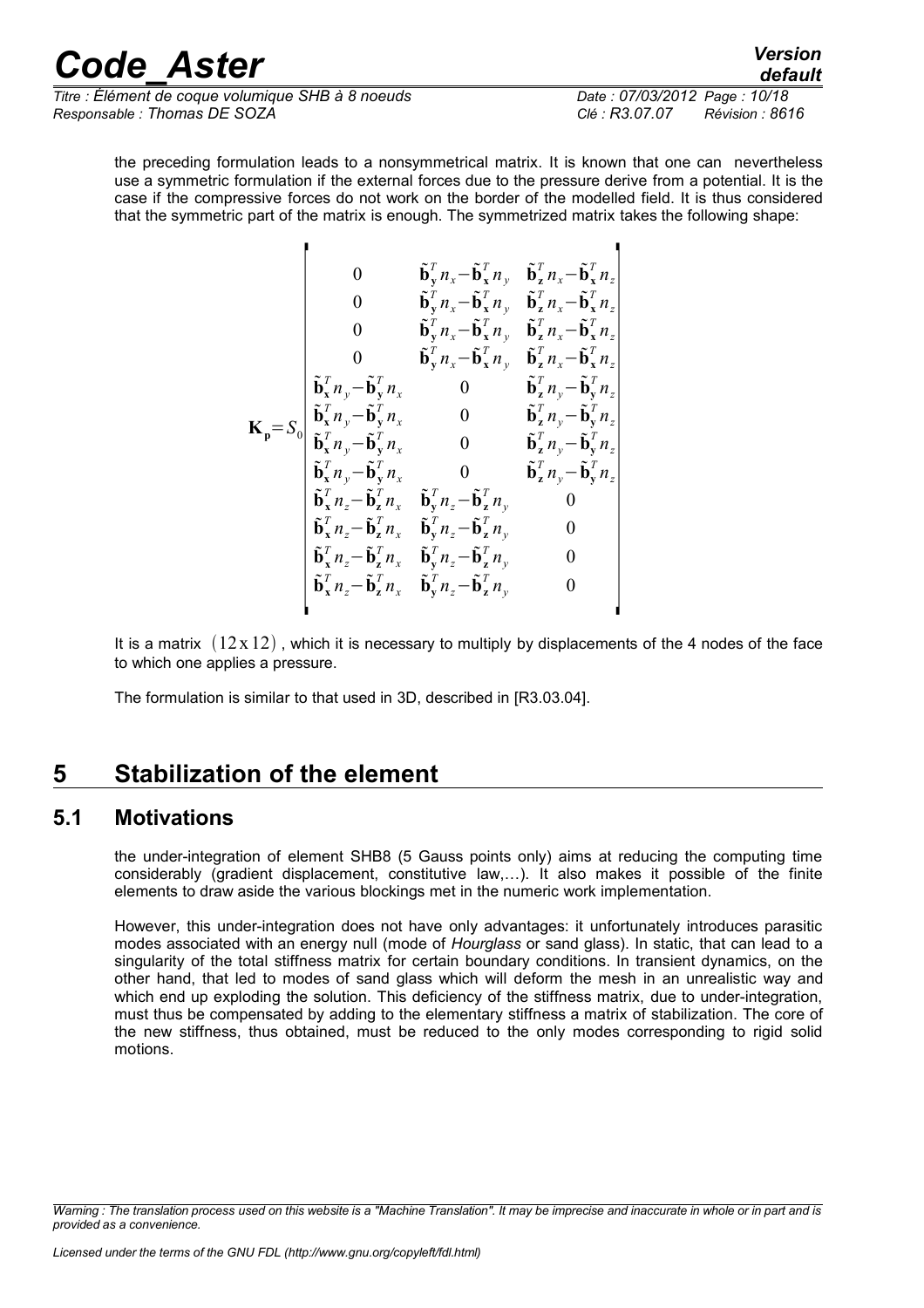*Titre : Élément de coque volumique SHB à 8 noeuds Date : 07/03/2012 Page : 11/18 Responsable : Thomas DE SOZA Clé : R3.07.07 Révision : 8616*

## **5.2 Modes of "Hourglass"**

<span id="page-10-1"></span>being given that the points of integration are on the same vertical line (privileged direction), the derivatives of the functions  $\,h_{\rm_{3}}\,$  and  $\,h_{\rm_{4}}\,$  are cancelled in these points. The operator discretized gradient is thus reduced to:

$$
\mathbf{B} = \begin{bmatrix} \mathbf{b}_{x}^{T} + \sum_{\alpha=1}^{2} h_{\alpha,x} y_{\alpha}^{T} & 0 & 0 \\ 0 & \mathbf{b}_{y}^{T} + \sum_{\alpha=1}^{2} h_{\alpha,y} y_{\alpha}^{T} & 0 \\ 0 & 0 & \mathbf{b}_{z}^{T} + \sum_{\alpha=1}^{2} h_{\alpha,z} y_{\alpha}^{T} \\ \mathbf{b}_{y}^{T} + \sum_{\alpha=1}^{2} h_{\alpha,y} y_{\alpha}^{T} & \mathbf{b}_{x}^{T} + \sum_{\alpha=1}^{2} h_{\alpha,x} y_{\alpha}^{T} & 0 \\ \mathbf{b}_{z}^{T} + \sum_{\alpha=1}^{2} h_{\alpha,z} y_{\alpha}^{T} & 0 & \mathbf{b}_{x}^{T} + \sum_{\alpha=1}^{2} h_{\alpha,x} y_{\alpha}^{T} \\ 0 & \mathbf{b}_{z}^{T} + \sum_{\alpha=1}^{2} h_{\alpha,z} y_{\alpha}^{T} & \mathbf{b}_{y}^{T} + \sum_{\alpha=1}^{2} h_{\alpha,y} y_{\alpha}^{T} \end{bmatrix}
$$

The modes of *Hourglass* are modes of displacement to energy null, i.e they check. **Bu** = 0 Six modes, others that rigid modes of solids, which check this equation are: Stabilization

|  | $\begin{bmatrix} {\bf h}_3 & 0 & 0 \\ 0 & {\bf h}_3 & 0 \\ 0 & 0 & {\bf h}_3 \end{bmatrix} \begin{bmatrix} {\bf h}_4 & 0 \\ 0 & {\bf h}_4 \\ 0 & 0 \end{bmatrix}$ |  |  |
|--|-------------------------------------------------------------------------------------------------------------------------------------------------------------------|--|--|
|  |                                                                                                                                                                   |  |  |
|  |                                                                                                                                                                   |  |  |

## **5.3 of the type "Assumed Strain Method" In**

<span id="page-10-0"></span>this approach, inspired of works of Belytschko, Bindeman and Flanagan [bib3] [bib4], the derivatives of**b<sup>i</sup>** the shape functions are not calculated with but are not Gauss points realized on the element: Thus

$$
\hat{\mathbf{b}}_i^T = \frac{1}{V} \int_{\Omega_e} \mathbf{N}_{,i}(\xi, \eta, \zeta) d\Omega \quad , \quad i = 1, 2, 3
$$

, the new operator discretized gradient can be written:

$$
\hat{\mathbf{B}} = \mathbf{B} + \hat{\mathbf{B}}_{\text{stab}}
$$

*Warning : The translation process used on this website is a "Machine Translation". It may be imprecise and inaccurate in whole or in part and is provided as a convenience.*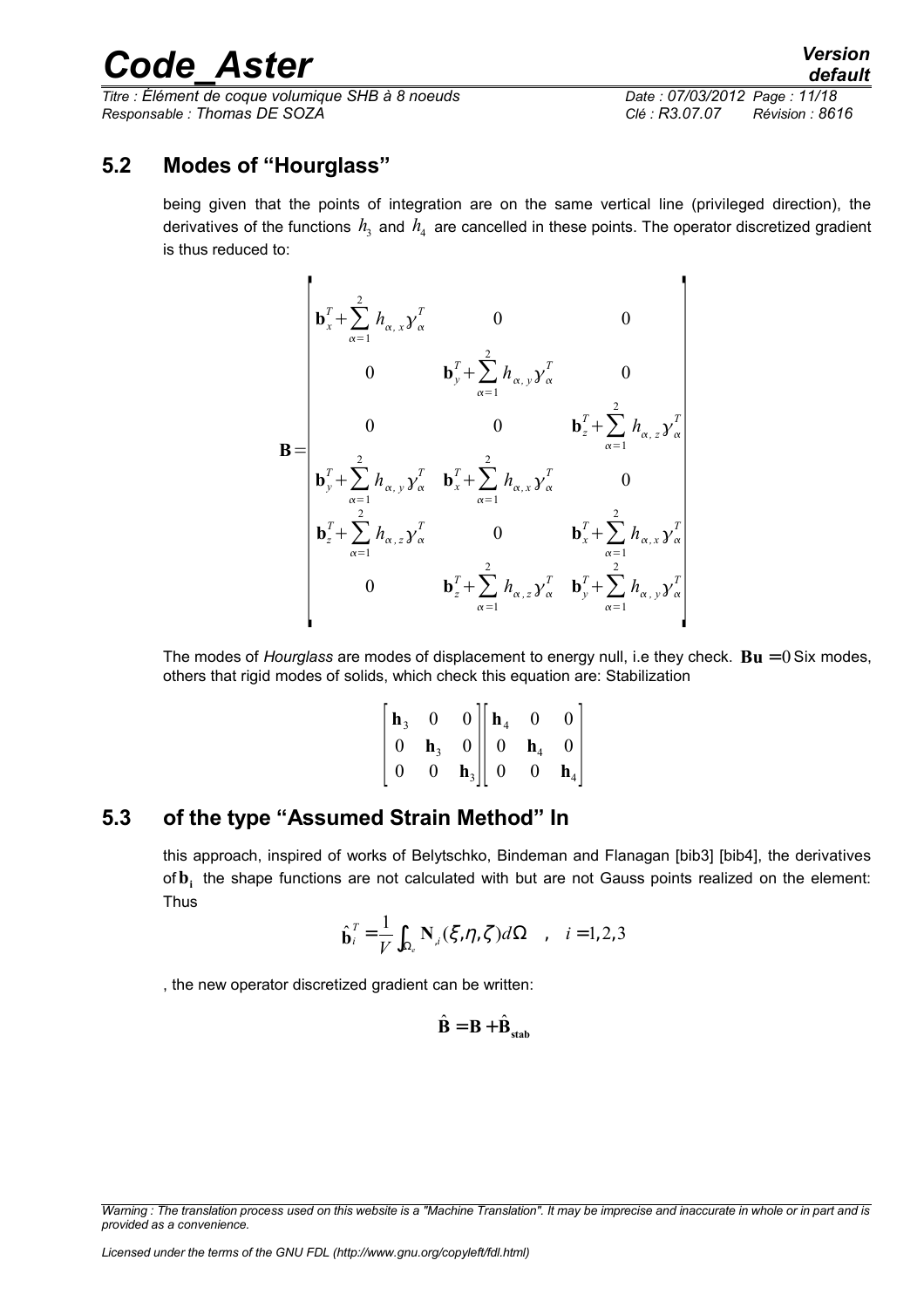*Titre : Élément de coque volumique SHB à 8 noeuds Date : 07/03/2012 Page : 12/18 Responsable : Thomas DE SOZA Clé : R3.07.07 Révision : 8616*

*default*

The statement of  $\hat{\mathbf{B}}_{\text{stab}}$  is given by: and

$$
\hat{\mathbf{B}}_{\text{stab}} = \begin{bmatrix}\n\frac{4}{\alpha - 3} h_{\alpha, x} \hat{\mathbf{y}}_{\alpha}^T & 0 & 0 \\
0 & \sum_{\alpha = 3}^4 h_{\alpha, y} \hat{\mathbf{y}}_{\alpha}^T & 0 \\
0 & 0 & h_{3, z} \hat{\mathbf{y}}_3^T \\
0 & 0 & 0 \\
0 & 0 & 0 \\
0 & 0 & h_{4, y} \hat{\mathbf{y}}_4^T\n\end{bmatrix}
$$

that of the vectors by  $\hat{\gamma}_{\alpha}$  :

$$
\hat{\mathbf{y}}_{\alpha} = \frac{1}{8} \left[ \mathbf{h}_{\alpha} - \sum_{j=1}^{3} \left( \mathbf{h}_{\alpha}^{T} \cdot \mathbf{X}_{j} \right) \hat{\mathbf{b}}_{j} \right]
$$

The new stiffness matrix becomes:

The new stiffness matrix becomes:  
\n
$$
\mathbf{K} = \int_{\Omega_{\epsilon}} \mathbf{B}^{T} \cdot \mathbf{C} \cdot \mathbf{B} \, d \, \Omega + \int_{\Omega_{\epsilon}} \mathbf{B}^{T} \cdot \mathbf{C} \cdot \hat{\mathbf{B}}_{stab} \, d \, \Omega + \int_{\Omega_{\epsilon}} \hat{\mathbf{B}}_{stab}^{T} \cdot \mathbf{C} \cdot \mathbf{B} \, d \, \Omega + \underbrace{\int_{\Omega_{\epsilon}} \hat{\mathbf{B}}_{stab}^{T} \cdot \mathbf{C} \cdot \hat{\mathbf{B}}_{stab} \, d \, \Omega}_{K^{stab}}
$$

The last term of the preceding equation () is enough  $K^{\text{stab}}$  to stabilize the element. One can thus reduce the stiffness matrix stabilized to:

$$
\mathbf{K} = \mathbf{K}_e + \mathbf{K}^{\text{stab}}
$$

$$
\mathbf{K}^{\text{stab}} = \int_{\Omega_e} \mathbf{\hat{B}}_{\text{stab}}^T \cdot \mathbf{C} \cdot \mathbf{\hat{B}}_{\text{stab}} d \Omega
$$

The many cases which were studied showed that it is enough to calculate the diagonal terms of the matrix of stabilization  $\mathbf{K}^{\text{stab}}_{ii}$ ,  $i = 1, 2, 3$  which is given by:

$$
\mathbf{K}_{11}^{\text{stab}} = H_{11}(\overline{\lambda} + 2\mu)[\hat{\gamma}_3 \hat{\gamma}_3^T + \frac{1}{3} \hat{\gamma}_4 \hat{\gamma}_4^T]
$$
  

$$
\mathbf{K}_{22}^{\text{stab}} = H_{22}(\overline{\lambda} + 2\mu)[\hat{\gamma}_3 \hat{\gamma}_3^T + \frac{1}{3} \hat{\gamma}_4 \hat{\gamma}_4^T]
$$
  

$$
\mathbf{K}_{33}^{\text{stab}} = \mu \frac{H_{33}}{3} E \hat{\gamma}_4 \hat{\gamma}_4^T
$$

The coefficients  $H_{ii}$  themselves are given by the following equation, in which there is no summation on the repeated indices: Strategy

$$
H_{ii} = \frac{1}{3} \frac{\left(\mathbf{X}_j^T \cdot \mathbf{X}_j\right) \left(\mathbf{X}_k^T \cdot \mathbf{X}_k\right)}{\left(\mathbf{X}_i^T \cdot \mathbf{X}_i\right)}
$$

*Warning : The translation process used on this website is a "Machine Translation". It may be imprecise and inaccurate in whole or in part and is provided as a convenience.*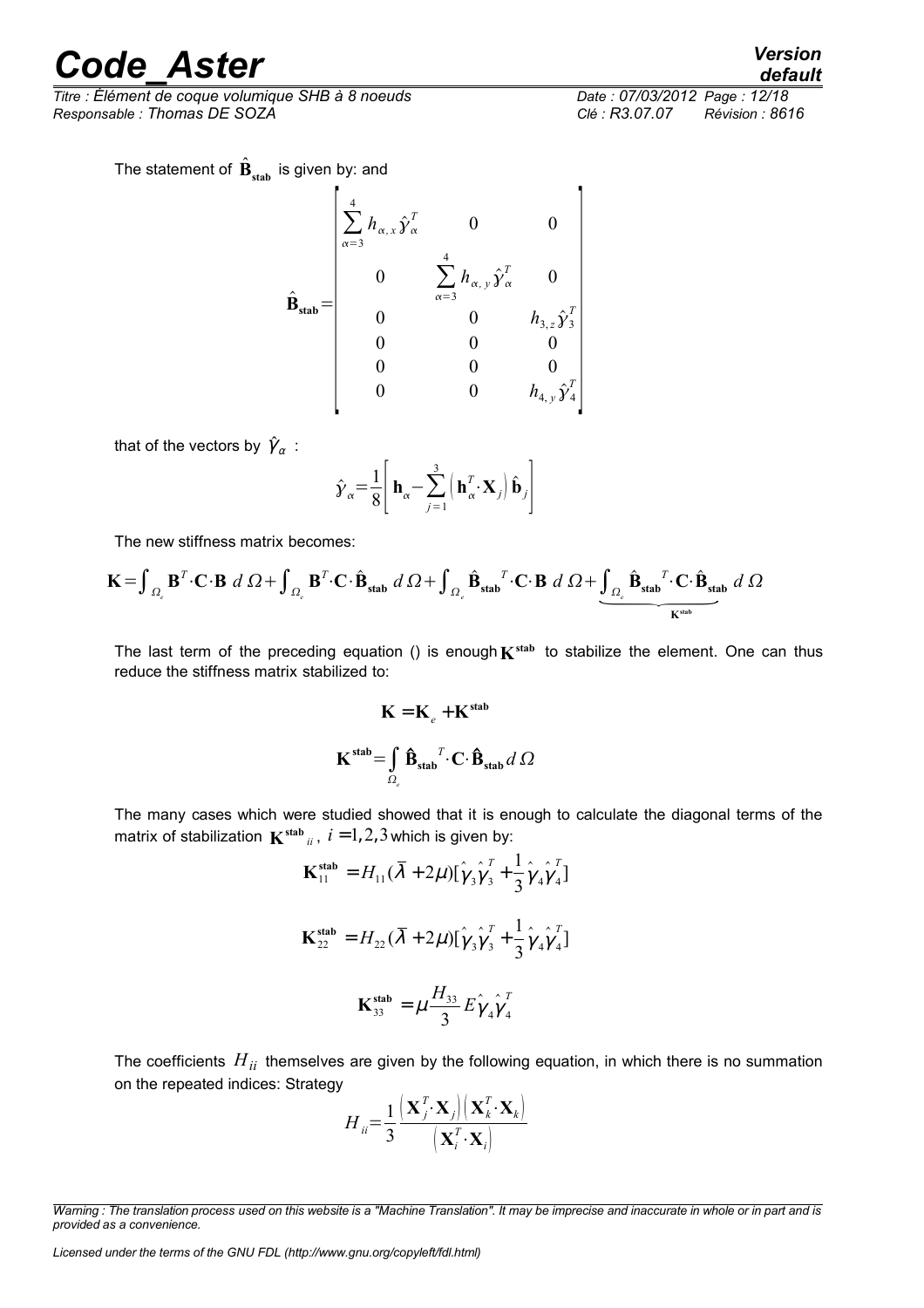*Titre : Élément de coque volumique SHB à 8 noeuds Date : 07/03/2012 Page : 13/18 Responsable : Thomas DE SOZA Clé : R3.07.07 Révision : 8616*

*default*

### <span id="page-12-1"></span>**6 for nonlinear computations Not**

### **6.1 - geometrical linearities One**

<span id="page-12-0"></span>treats here the case of large displacements, but with weak rotations (see further) and small strains. One adopts for that an up to date put Lagrangian formulation. In nonlinear

we seek to write the equilibrium between external internal forces and force at the end of the increment of load (located by the index 2):

$$
F_2^{\text{int}} = F_2^{\text{extr}}
$$

The statement of the internal forces is written: In

$$
F_2^{\text{int}} = \int_{\Omega_2} \mathbf{B}_2^T \sigma_2 dV
$$

the preceding equation the operator is  $\, {\bf B}_{2} \,$  the operator allowing to pass from the displacement to the linear strain calculated on the geometry at the end of the step, the stress is  $\,\sigma_{_2}\,$  the stress of Cauchy at the end of the step and integration is made on the volume deformed  $\Omega_{2}^{\vphantom{2}}$  at the end of the step.

The element is programmed in small rotations. Indeed the increment of strain is calculated by means of only the linear strain:

$$
\Delta \mathbf{E} = \frac{1}{2} \left( \underline{\nabla_1(\Delta \underline{\mathbf{u}})} + \underline{\nabla_1^T(\Delta \underline{\mathbf{u}})} \right)
$$

The operator gradient is calculated on the geometry of beginning of step. This writing of the strain is restricted with small rotations (<5 degrees). One

can without difficulty of extending the formulation to large rotations by including in the strain the terms of second order: In

$$
\Delta \underline{\underline{E}} = \frac{1}{2} \Big( \underline{\nabla_1(\Delta \underline{\mathbf{u}})} + \underline{\nabla_1^T(\Delta \underline{\mathbf{u}})} + \underline{\nabla_1^T(\Delta \underline{\mathbf{u}})} \cdot \underline{\nabla_1(\Delta \underline{\mathbf{u}})} \Big)
$$

elasticity, the constitutive law is written: where

$$
\Delta \underline{\underline{\pi}} = \underline{\underline{C}} \Delta \underline{\underline{E}}
$$

is **C** the matrix of Hooke. Let us notice that for the SHB8 this matrix is a transverse orthotropic matrix which is written in the axes of the lamina:

$$
\begin{bmatrix}\n\lambda+2\mu & \mu & 0 & 0 & 0 & 0 \\
\mu & \lambda+2\mu & 0 & 0 & 0 & 0 \\
0 & 0 & E & 0 & 0 & 0 \\
0 & 0 & 0 & \mu & 0 & 0 \\
0 & 0 & 0 & 0 & \mu & 0 \\
0 & 0 & 0 & 0 & 0 & \mu\n\end{bmatrix}
$$

*Warning : The translation process used on this website is a "Machine Translation". It may be imprecise and inaccurate in whole or in part and is provided as a convenience.*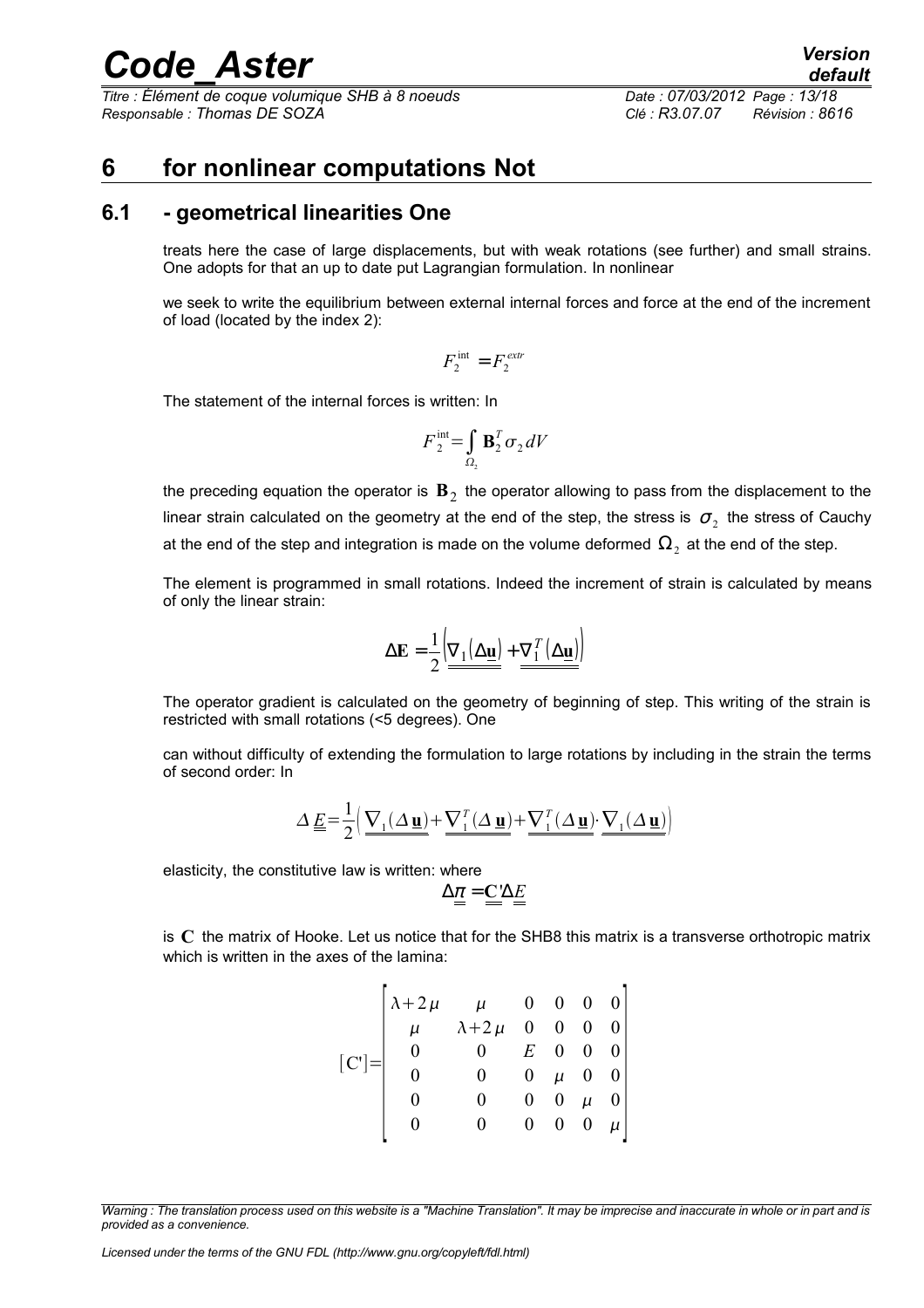*Titre : Élément de coque volumique SHB à 8 noeuds Date : 07/03/2012 Page : 14/18 Responsable : Thomas DE SOZA Clé : R3.07.07 Révision : 8616*

The formula making it possible to calculate the stress of Cauchy from  $\sigma_2$  the stress of Piola Kirchoff II is  $\pi_2$ :

$$
\begin{cases}\n\underline{\pi_2} = \underline{\sigma_1} + \Delta \underline{\pi} \\
\underline{\sigma_2} = \frac{1}{\det(\underline{F})} \underline{F^T \pi_2} \underline{F} \\
\underline{F} = \underline{I} + \nabla_1 \Delta \underline{\mathbf{u}}\n\end{cases}
$$

The combination of the four last equations with the statement of the internal forces gives the formulation of the element in large deformations into Lagrangian updated. Let us notice

that this up to date put Lagrangian formulation is completely equivalent to the total Lagrangian formulation for which the internal forces are written: In

$$
F_2^{\text{int}} = \int_{\Omega_0} \left( \mathbf{B} + \mathbf{B}^{NL}(\mathbf{u}) \right)_0^T \pi_2 dV
$$

this case all integrations are made on the initial geometry  $\Omega_{_0}$  the stress used  $\pi_{_2}$ is the stress of Piola Kirchoff II. This last method is probably preferable when the mesh becomes deformed significantly and thus makes it possible to deal with the problems in large deformations but requires the development of the operator.  $\mathbf{B}^{NL}$   $\left(\mathbf{u}\right)$ 

The increment of strain in Lagrangian total is expressed on the initial geometry of structure.

$$
\Delta \underline{\underline{E}} = \frac{1}{2} \Big( \underline{\nabla_0 (\Delta \underline{\mathbf{u}})} + \underline{\nabla_0^T (\Delta \underline{\mathbf{u}})} + \underline{\nabla_0^T (\Delta \underline{\mathbf{u}})} \cdot \underline{\nabla_0 (\Delta \underline{\mathbf{u}})} \Big)
$$

The combination of the two preceding equations gives the formulation of the element in large deformations in linear behavior material. Small

### **6.2 displacements In the case of**

<span id="page-13-1"></span>small displacements one confuses geometry in the beginning and end of step, stress of Cauchy and Piola Kirchoff II, moreover one uses the linear statement of the strains. Forces

### **6.3 of stabilization**

<span id="page-13-0"></span>the forces of stabilization make it possible to avoid the modes of sand glass and are added in the computation of the residues to balance the contribution of the stiffness matrix of stabilization to the first member. The forces of stabilization,  $\mathbf{F^{stab}}$  to add to the internal forces,  $\,F_2^{\rm int}$  are written: For

$$
\mathbf{F}^{\text{stab}} = \mathbf{K}^{\text{stab}} \mathbf{U}
$$

*Warning : The translation process used on this website is a "Machine Translation". It may be imprecise and inaccurate in whole or in part and is provided as a convenience.*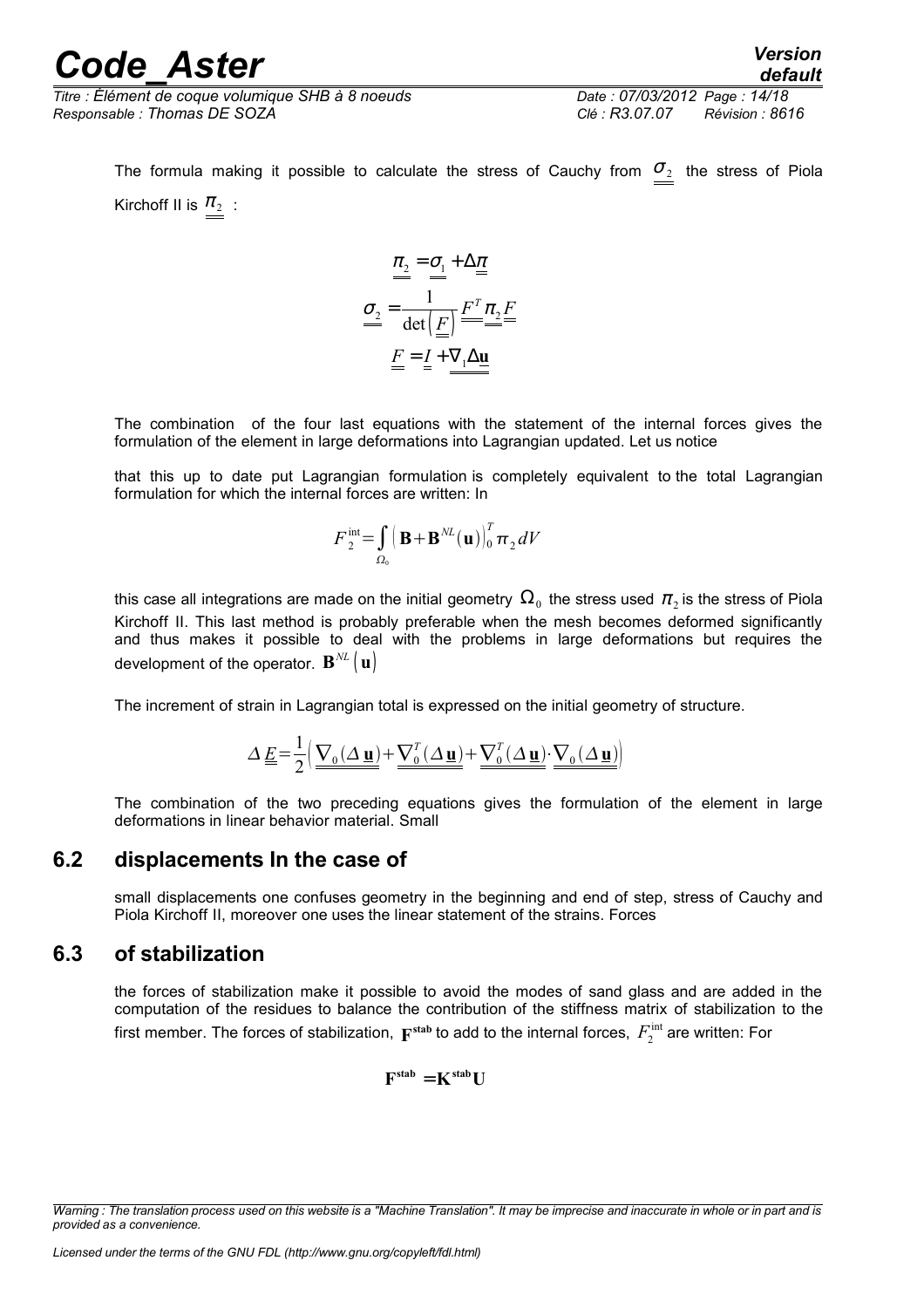*Code\_Aster Version Titre : Élément de coque volumique SHB à 8 noeuds Date : 07/03/2012 Page : 15/18*

*Responsable : Thomas DE SOZA Clé : R3.07.07 Révision : 8616*

reasons of effectiveness, one chooses not to assemble again to compute:  $\mathbf{K}^{\text{stab}}$  at  $\mathbf{F}^{\text{stab}}$  the end of the step, but rather to build from  $\mathbf{F}^{\text{stab}}$  qu  $\hat{\mathbf{B}}_{\text{stab}}$  "one calculated previously. One must for that place oneself in the reference frame corotationnel of medium of step suggested in [bib3]. For this reason, one N" does not obtain an exact statement of,  $F^{\text{stab}}$  and some additional iterations are generally necessary to converge. These some iterations are however unimportant compared to the cost of computation saved while not assembling.  $\mathbf{K}^{\text{stab}}$  Plasticity

### **6.4**

<span id="page-14-0"></span>a first version of the element treated only the elastoplastic behavior of Von Mises, with isotropic hardening. In each of the 5 points of integration, the formulas and the usual programming of plasticity 3D was used, with the matrix of linear behavior orthotropic *C*' . This resulted in modifying the usual three-dimensional elastoplastic flow algorithm by replacing the usual matrix of Hooke by *C* the matrix of transverse orthotropic behavior. *C*' The nonlinear problem was solved by a method of Newton. For

more generality allows, and to give access to all the constitutive laws, another strategy from now on is used, similar to that used for the COQUE 3D  $\overline{R}$  3.07.041. It is a question of uncoupling the behavior according to mean surface, of the transverse behavior, according to the norm with the element. The method consists in supposing that the element is in plane stress state in the local coordinate system of each point of Gauss quadrature and that the strains except plane are elastic. That involves then immediately that the total deflections except plane are equal to the elastic strain. After integration of the behavior in plane stresses, the stresses except plane are calculated in an elastic way. Let us call

 $C^{CPT}$  the tangent matrix in plane stresses. The tangent matrix of behavior for the selected behavior is written: This

$$
\underline{\underline{C}}^T = \begin{bmatrix} C_{xxxx}^{CPT} & C_{xxyy}^{CPT} & 0 & C_{xxxy}^{CPT} & 0 & 0 \\ C_{xyyx}^{CPT} & C_{yyyy}^{CPT} & 0 & C_{yyxy}^{CPT} & 0 & 0 \\ 0 & 0 & E & 0 & 0 & 0 \\ C_{xyxx}^{CPT} & C_{xyyy}^{CPT} & 0 & C_{xyxy}^{CPT} & 0 & 0 \\ 0 & 0 & 0 & 0 & \mu & 0 \\ 0 & 0 & 0 & 0 & 0 & \mu \end{bmatrix}
$$

method thus makes it possible to connect elements SHB to all the constitutive laws available in plane stresses in the Code Aster (in an analytical way or via the method due to Borst). Establishment

*Warning : The translation process used on this website is a "Machine Translation". It may be imprecise and inaccurate in whole or in part and is provided as a convenience.*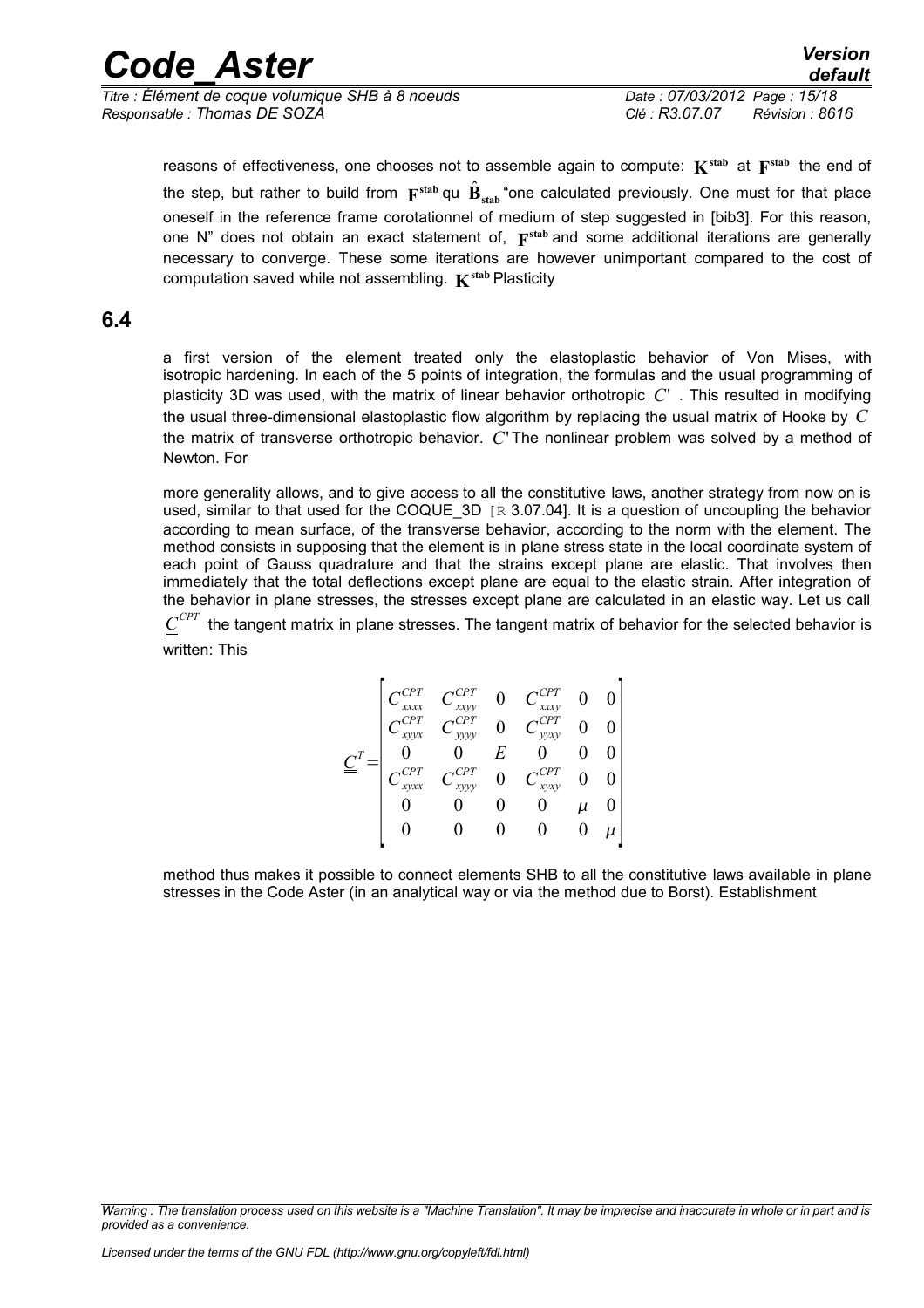*Titre : Élément de coque volumique SHB à 8 noeuds Date : 07/03/2012 Page : 16/18 Responsable : Thomas DE SOZA Clé : R3.07.07 Révision : 8616*

*default*

# <span id="page-15-9"></span>**7 of element SHB8 in the Code\_Aster** *Description*

### **7.1 This**

<span id="page-15-8"></span><span id="page-15-7"></span>element leans on meshes 3D the voluminal HEXA 8. Use

### **7.2 This**

<span id="page-15-6"></span>element is used in the following way: Mesh

### **7.2.1 It**

is necessary by means of to check the good directional sense of the sides of indicated elements (compatibility with the privileged direction) ORIE\_SHB of operator MODI MAILLAGE. Modelization

### **7.2.2**

<span id="page-15-5"></span><span id="page-15-4"></span>meshes to assign modelization SHB 8 to the indicated HEXA 8 . Material

#### **7.2.3**

the element supposes that the coefficients E, Young modulus and NU , Poisson's ratio. are given (as well into linear as in nonlinear) for the computation of the elastic or tangent stiffness matrix (transverse terms). It is thus necessary to inform key word ELAS in DEFI \_MATERIAU. All

the nonlinear behaviors (compatible with a modelization in plane stresses) are usable. It should be noted that

thermal thermal expansion is not taken into account in version 9 of Code\_Aster for elements SHB. Boundary conditions

### **7.2.4 and loading**

<span id="page-15-3"></span>the usual voluminal loadings are usable: body forces, gravity.

The forces of pressure (and the other surface forces) are applied to elements of sides, as in 3D (under key word PRES REP ). One will have taken care as a preliminary to define meshes of skin QUAD4 and to suitably direct the outgoing norms with these meshes of skin using command MODI MAILLAGE key word ORIE PEAU 3D. No

development was necessary for the compressive forces distributed and the following compressive forces. Indeed, these loadings lean on meshes of skin identical to those of the elements 3D voluminal. Computation

### **7.2.5 in linear elasticity**

<span id="page-15-2"></span><span id="page-15-1"></span>the options of postprocessing available are SIEF\_ELNO and SIEQ\_ELNO . Computation

### **7.2.6 in linear buckling**

option RIGI MECA GE being activated in the catalog of the element, it is possible to carry out a classical computation of buckling after assembly of the stiffness matrixes elastic and geometrical. **Geometrical** 

### <span id="page-15-0"></span>**7.2.7 nonlinear computation One**

*Warning : The translation process used on this website is a "Machine Translation". It may be imprecise and inaccurate in whole or in part and is provided as a convenience.*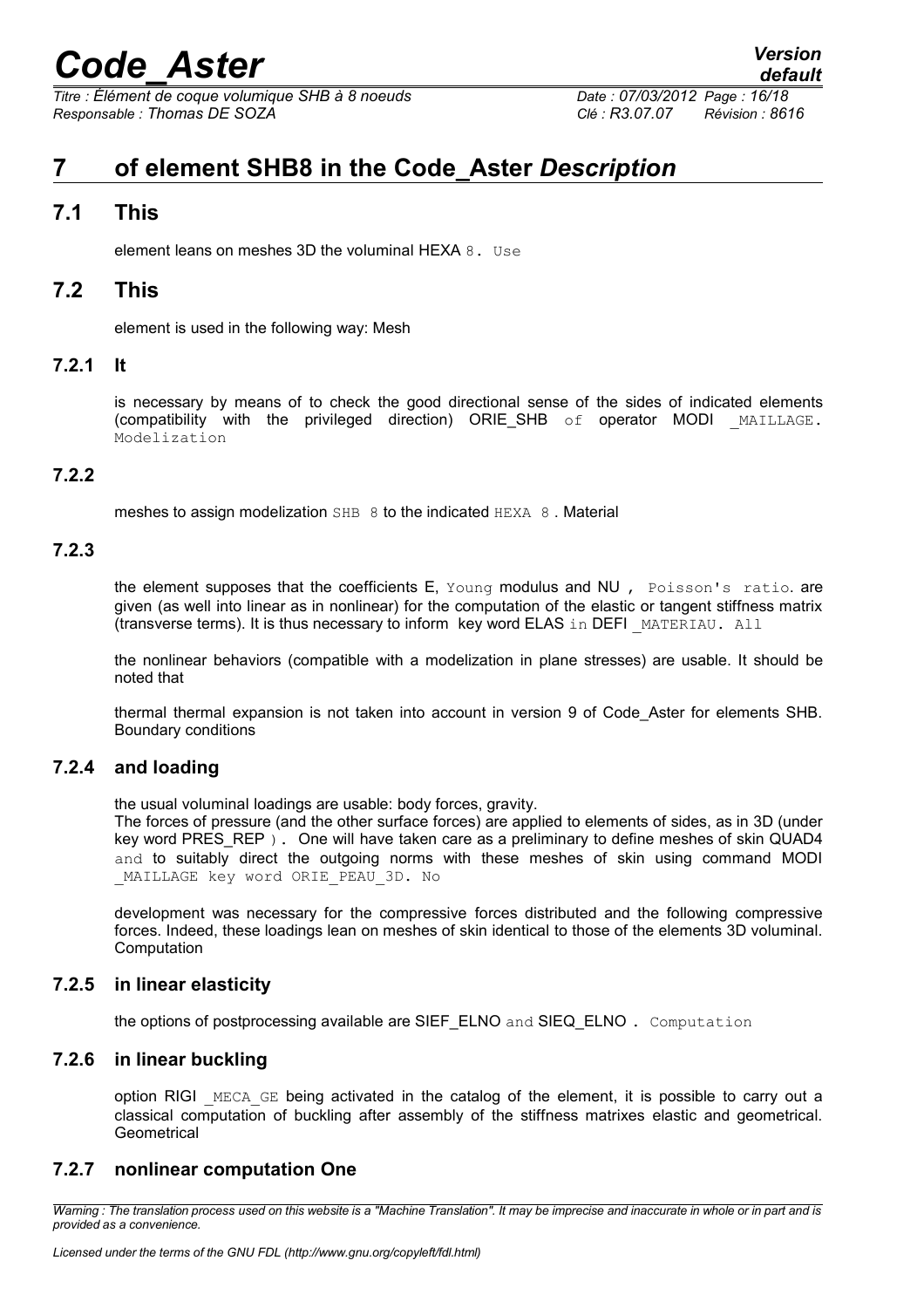*Titre : Élément de coque volumique SHB à 8 noeuds Date : 07/03/2012 Page : 17/18 Responsable : Thomas DE SOZA Clé : R3.07.07 Révision : 8616*

*default*

can carry out nonlinear computations in small strains (DEFORMATION=' PETIT') or with an approximation of the large deformations (DEFORMATION= `PETIT\_REAC') or large displacements (DEFORMATION=' GREEN') in STAT\_NON\_LINE or DYNA\_NON\_LINE The strategy used being based on the use of a tangent stiffness matrix during iterations (reactualization at the beginning of step only), one will take care to use another option only that which is activated by default, namely REAC\_ITER  $= 0$  pennies NEWTON . Nonlinear

#### **7.2.8 computation material All**

<span id="page-16-2"></span>the nonlinear behaviors of continuums are usable (key word RELATION = under COMP\_INCR ). If the behavior is not integrated in an analytical way in plane stresses, the method of Borst [R5.03.03] is automatically used.

The strategy used being based on the use of a tangent stiffness matrix during iterations (reactualization at the beginning of step only), one will take care to use another option only that which is activated by default, namely REAC\_ITER =  $0$  pennies NEWTON. Characteristics

### **7.3 of the establishment**

<span id="page-16-1"></span>the forces of stabilization of the element require the storage of a vector of size 12 for each Gauss point. We chose to store these terms like additional components of the stress field. Validation

### **7.4**

<span id="page-16-0"></span>the tests validating this element are the following: SDLS

- 1) 109: Eigenfrequencies of a cylindrical ring thick SSLS
- 2) 101: Plate circular posed under pressure SSLS
- 3) 105: hemisphere doubly pinch [V3.03.105] classical test to check the convergence of the element, SSLS
- 4) 108: beam bored in bending, test allowing to check the absence of blocking [V3.03.108], SSLS
- 5) 123: sphere under external pressure [V3.03.123] to validate the loadings of pressure and the orthotropic behavior particular to this element, SSLS
- 6) 124: thin plate in bending with various slenderness, to delimit the field of use of the element [V3.03.124]. The results are correct (less than 1% with the analytical solution) for ratios of slenderness (thickness/width) going from 1 to 5 10-3<sup>, SSLS</sup>
- 7) 125: buckling (modes of Eulerian) of a free cylinder under external pressure [V3.03.125] this test makes it possible to validate the geometrical nature of stiffness, SSLS
- 8) 129: Modelization D a shell doubly sinusoidal SSNS
- 9) 101: breakdown of a cylindrical roof [V6.03.101]. This test makes it possible to validate geometrical nonlinear computation and elastoplasticity, SSNS
- 10) 102: buckling of a shell with stiffeners in large displacements and following pressure [V6.03.102]. Bibliography

*Warning : The translation process used on this website is a "Machine Translation". It may be imprecise and inaccurate in whole or in part and is provided as a convenience.*